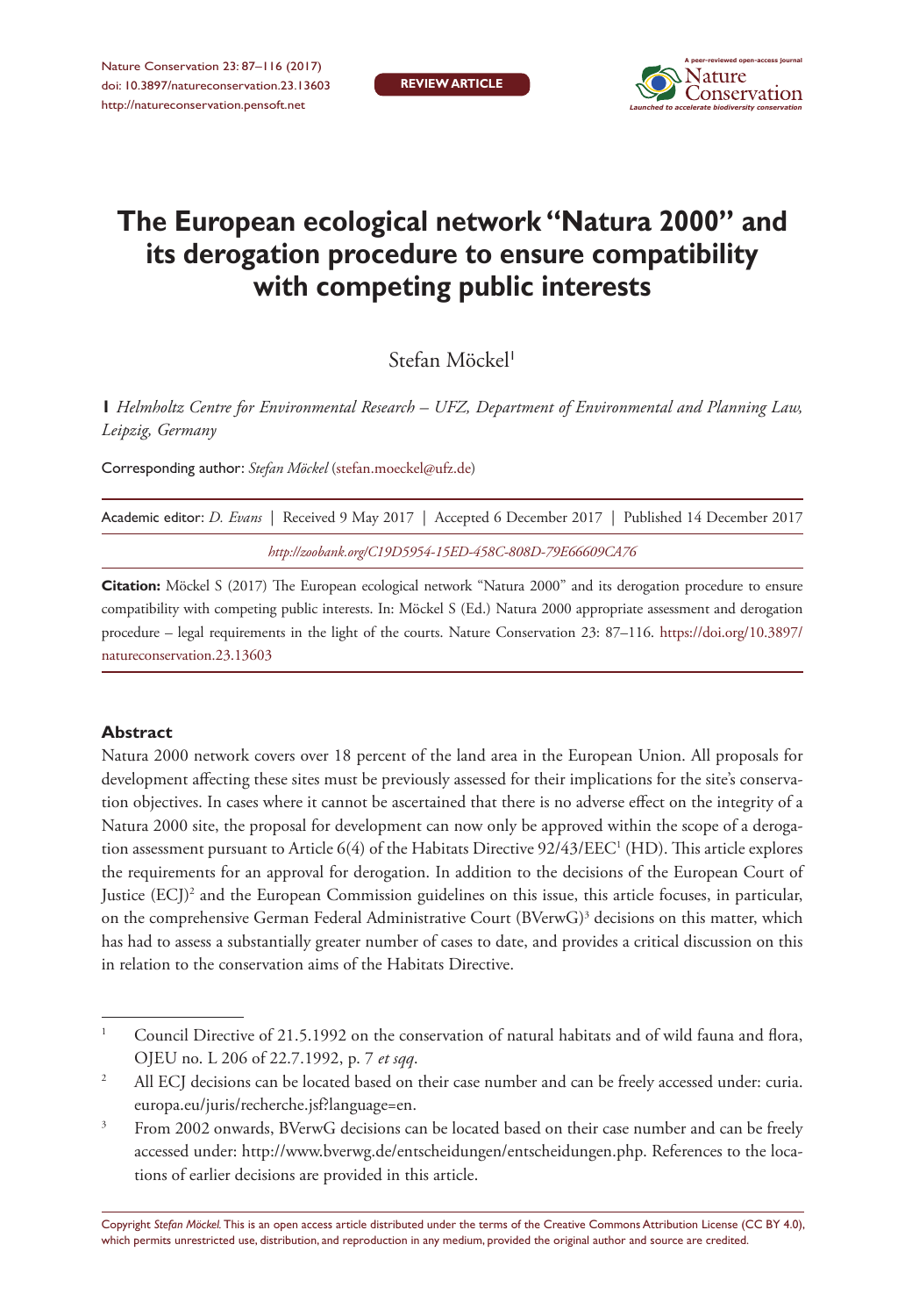#### **Keywords**

European Union (EU), Natura 2000, appropriate assessment, impact assessment, derogation procedure, Article 6(4) Habitats Directive, Birds Directive, imperative reasons of overriding public interest (IROPI), assessment of alternatives, compensatory measures, coherence, case law, ECJ, Germany, BVerwG

## **1. Introduction**

The ecological network "Natura 2000" constitutes the common European heritage and, in 2017, covers over 27,500 sites that protect more than 789,000 km² of the terrestrial area in the EU (approx. 18.15%) and around 395,000 km2 of European marine territory. It contains the Sites of Community Importance (SCIs) brought into being by Article 4 HD and the Special Protection Areas (SPAs) in Article 4 of the Birds Directive 79/409/EEC<sup>4</sup> (BD) (newly codified in Directive 2009/147/EU<sup>5</sup>).<sup>6</sup> It is designed to maintain or restore a favourable conservation status for the protected habitat types and species (Article 3 HD, similar to Article 2 BD), including SPAs and birds (*cf.* Article 2 no. 1 a) Environmental Liability Directive 2004/35/CE7 ). In addition to the designation and management of these sites, under Article 6(3) HD, those plans and projects, which are not directly connected with or necessary to the management of the site, but likely to have a significant effect on the integrity of a Natura 2000 site must be the subject of an appropriate assessment. In accordance with ECJ case law, authorisation for such proposed developments may be given only on condition that the competent authorities – once all aspects of the plan or project have been identified which may, independently or in combination with other plans or projects, affect the conservation objectives of the site concerned, and in the light of the best scientific knowledge in the field – are certain that the plan or project will not have lasting adverse effects on the integrity of that site.<sup>8</sup> This means that no reasonable scientific doubt remains as to the absence of such effects. These strict requirements are mitigated by the option for a derogating authorisation in favour of other public interests in line with Article 6(4) HD. Among other legislation, the derogation arises from the European Principle of Proportionality<sup>9</sup> pursuant to Article 5(4) of the Treaty on European Union (TEU).

<sup>4</sup> Council Directive of 2.4.1979 on the conservation of wild birds, OJEU n. L 103 of 25.4.1979, p. 1 *et sqq*.

<sup>&</sup>lt;sup>5</sup> Directive on the conservation of wild birds, adopted by the European Parliament and Council on 30.11.2009, OJEU no. 20 of 26.1.2010, p. 7 *et sqq*.

<sup>6</sup> European Commission 2017, p. 8 *et seq*.

Directive on environmental liability with regard to the prevention and remedying of environmental damage, adopted by the European Parliament and Council on 21.4.2004, OJEU no. L 143 of 30.4.2004, p. 56 *et sqq*.

<sup>&</sup>lt;sup>8</sup> e.g. ECJ, adjudication of  $26.4.2017 - C-142/16$ , margin numbers 33; adjudication of 15.5.2014 – C-521/12, margin number 20 *et seq*.; adjudication of 11.4.2013 – C-258/11, margin number 41; adjudication of 7.9.2004 – C-127/02, margin number 41–49, 56–59.

<sup>9</sup> *cf*. ECJ, adjudication of 14.4.2005 – C-441/03, margin number 27; BVerwG, adjudication of 23.4.2014 – 9 A 25.12, margin number 48; BVerwG, decision of 5.9.2012 – 7 B 24.12, margin number 7, 12.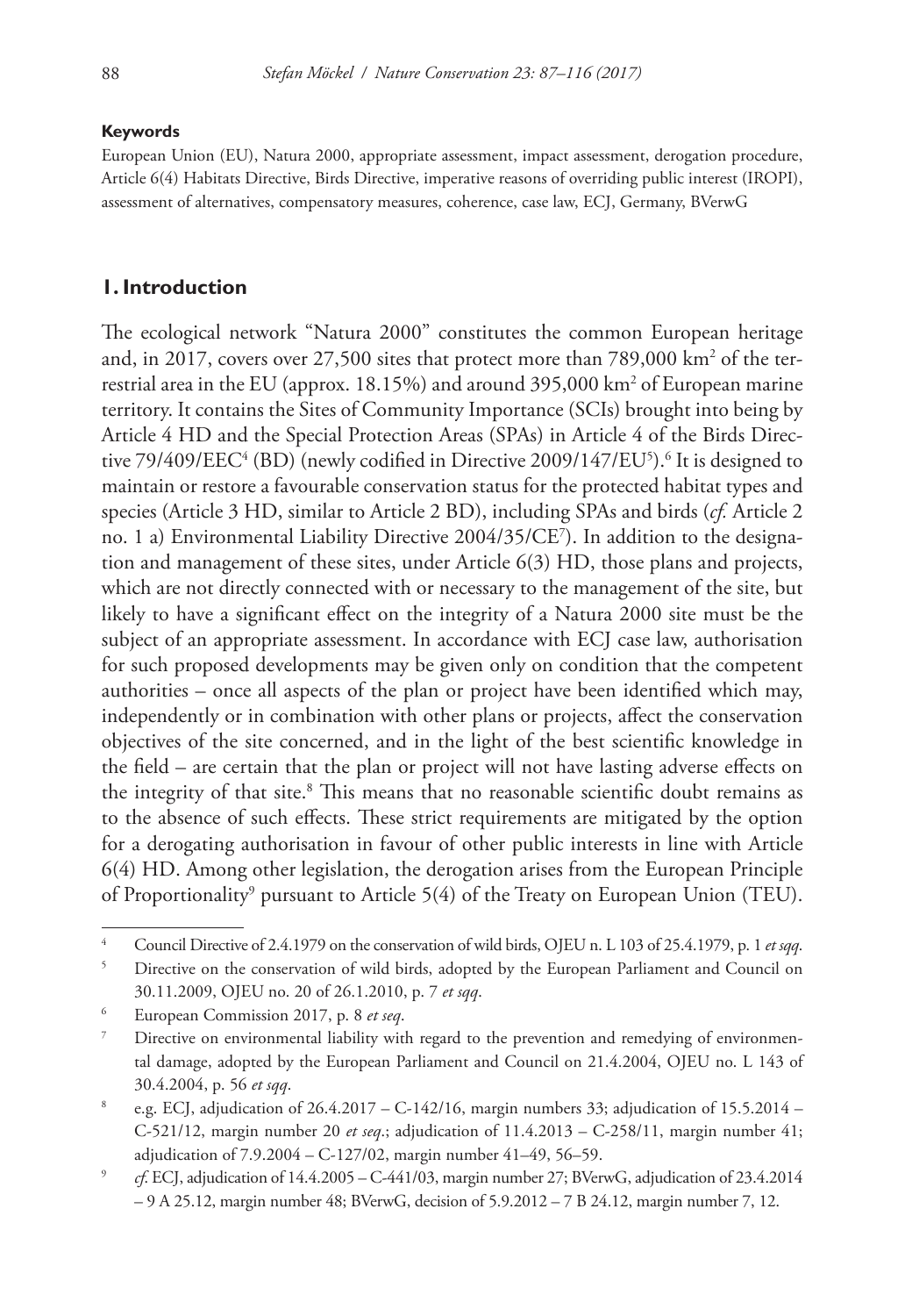If the assessment under Article 6(3) HD comes to the conclusion, that adverse effects on the integrity of a Natura 2000 site cannot excluded without reasonable scientific doubts, a project or plan can therefore be still authorised, if the conditions for derogation are fulfilled.

In cases of priority natural habitat types or priority species of Annex I and II of the Habitats Directive, an exemption is only justified by considerations associated with human health and public safety or has beneficial consequences of primary importance for the environment or further to an opinion from the Commission. It is not just the appropriate assessment, $10$  but also the derogation assessment that requires comprehensive investigation and raises diverse legal and practical questions.<sup>11</sup> The European Commission has produced guidance and memoranda<sup>12</sup> to aid Member States in their application of Article 6 HD. In 2012, the Commission published the second summary report on the implementation of Article  $6(4)$  HD from 2007–2011, with a focus on the first subparagraph. The report notes that the improvement in the quality of the information – provided by only six Member States – is still not enough with respect to the project's estimated potential adverse effects (including cumulative impacts), the mitigation measures, the assessment of alternatives, the justification with imperative overriding public interest and the possible effectiveness of the compensatory measures.<sup>13</sup> In the Fitness Check 2016 these problems still remain.<sup>14</sup>

The European Commission also commissioned an evaluation study to investigate how the appropriate assessment is used in the Member States.<sup>15</sup> In this study, the authors *Sundseth* and *Roth* only touched briefly on the use of the derogation procedure in Article  $6(4)$  HD. They determined inconsistent use in the EU in relation to this:

*According to both the online surveys and the structured interviews, it seems that the derogation procedure under Article 6.4 is rarely used. The Commission's own statistics seem to indicate the same trend. In addition only 20 Commission Opinions have been issued under Article 6.4 in the last 20 years and all but one of these was positive. It also varies from one country to another, with countries like Germany tending to use it more often than others.*

*There may be several reasons for the limited use of Article 6.4: solutions are found through mitigation in Article 6.3, good alternatives are available, IROPI [author: imperative reasons of overriding public interest] test not fulfilled, compensation measures too expensive or onerous….*

*But there does also seem to be an aura of fear about the use of Article 6.4 that it will lead to considerable delays and extra expenses. Some countries seem to try to push everything through under Article 6.3 to avoid having to use 6.4. and may fudge the differentiations between mitigation measures and compensation measures, either deliberately (to speed up* 

<sup>10</sup> see *Möckel* Nature Conservation 2017.

<sup>11</sup> Milieu, IEEP and ICF 2016, p. 104 *et sqq.*; European Commission 2012a; European Commission 2001; *Jackson* Journal of Environmental Law 2014, 495 *et sqq*.

<sup>&</sup>lt;sup>12</sup> can be accessed on [http://ec.europa.eu/environment/nature/natura2000/management/guidance\\_en.htm](http://ec.europa.eu/environment/nature/natura2000/management/guidance_en.htm)

<sup>13</sup> European Commission 2012b.

<sup>14</sup> Milieu, IEEP and ICF 2016, p. 104 *et sqq.*

<sup>15</sup> *Sundseth/Roth* 2013.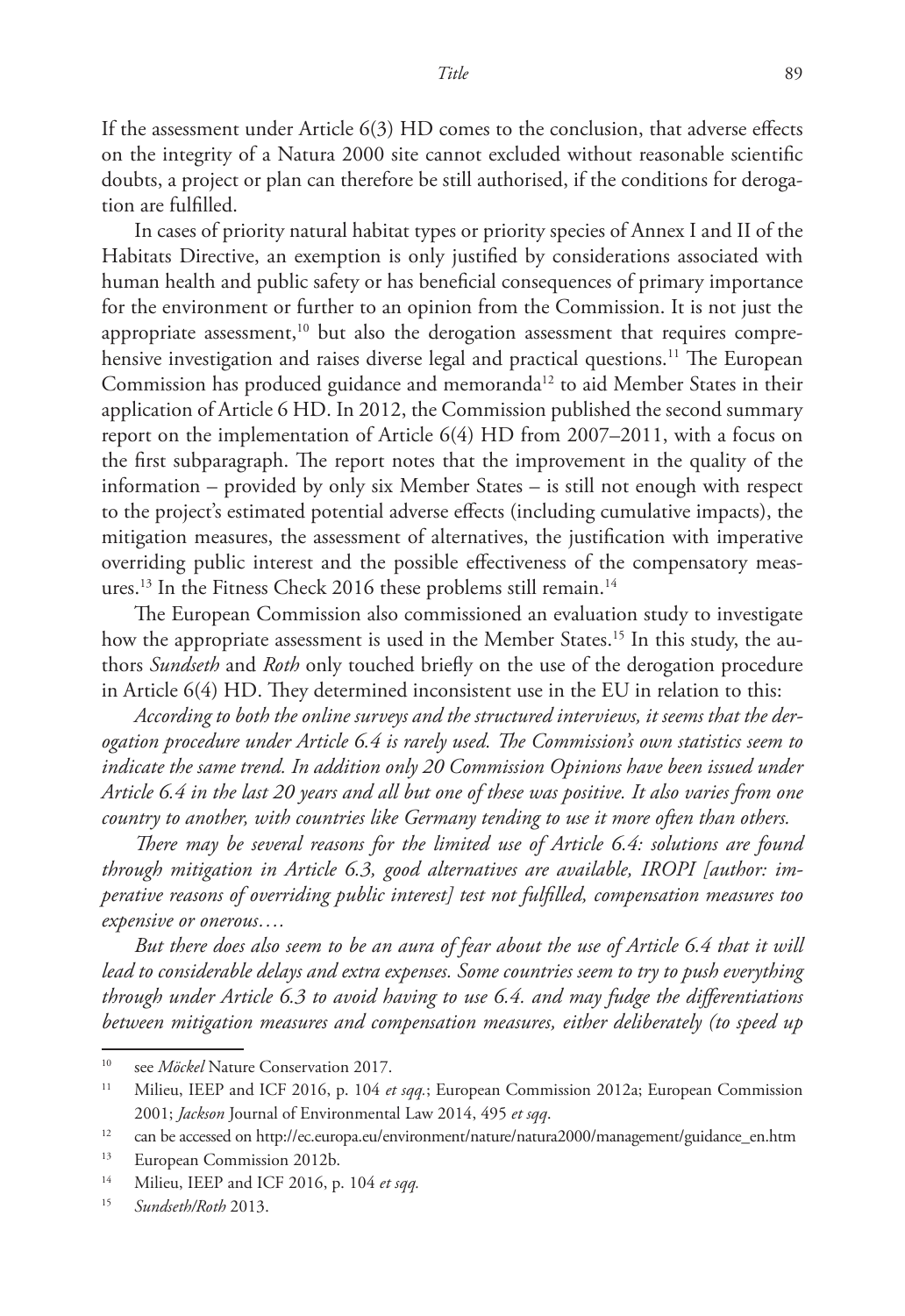*the process) or because of a basic lack of understanding of the differences between the two (which in turn can be due to the fact that the Article 6.4 procedure is so rarely used so there is little practical experience to guide them) or because there is a lack of political will to take the Article 6.4 route.*

*Another reason might be (mentioned occasionally in the literature but not raised explicitly during the structured interviews) that a number of Natura 2000 habitat types and species, are extremely difficult to compensate because of their inherent nature.16*

The fact that the European Commission has only issued 20 opinions in line with Article 6(4) subparagraph 2 in the past 24 years since the Habitats Directive was enacted, of which 14 affected Germany, is also indicative of minimal use of the derogation procedure.17 From a German perspective, these statements by *Sundseth* and *Roth* on the derogation procedure therefore appear surprising, as derogating authorisations are commonly issued in Germany in cases where a plan or project has been determined to be incompatible and this practice is not the exception, but the rule. Decisions of the BVerwG are largely responsible for this, as the court interprets the requirements for a derogating authorisation such that projects that are in the public interest are regularly permitted, if necessary after a second attempt, with improved justification and compensatory measures to ensure the overall coherence of Natura 2000. This case law is highly advantageous to planning certainty and realisation of proposals for development, especially for large infrastructure projects like motorways, railway lines and airports,18 but associated with not insubstantial disadvantages for the Natura 2000 site in question, the entire network and the aims of the Habitats Directive and Birds Directive, in spite of the measures to ensure coherence. Such compensation measures must be stated in the permission with a high probability of effectiveness, but must not be realised before the implementation of the project or plan. Coherence measures in Germany therefore often compensate for the negative effects of a proposed development only after a lengthy period of time, as e.g. replacement habitats must first develop and be colonised by the desired plant and animal species.19 This approach harbours risks, because, although many things are possible from a technical and logistical perspective, the development of habitat structures and species can nevertheless not be planned or predicted with a one hundred percent guarantee due to the complexity of ecosystems.<sup>20</sup> Certain invasive interventions, for example cutting through Natura 2000 sites, may possibly ultimately be mitigated with specific measures (e.g. with green bridges, tunnel systems). The protection of the integrity of Natura 2000 sites therefore continues to be

<sup>16</sup> *Sundseth/Roth* 2013, p. 63.

<sup>&</sup>lt;sup>17</sup> European Commission, European Commission Opinions relevant to Article 6 (4) of the Habitats Directive, [http://ec.europa.eu/environment/nature/natura2000/management/opinion\\_en.htm](http://ec.europa.eu/environment/nature/natura2000/management/opinion_en.htm) (accessed on 2.5.2017). See also *McGillivray* 2015, p. 101 (109 *et sqq.*).

<sup>18</sup> see assessment of the German Minister of Environment and Nuclear Safety, cited in *Sundseth/Roth* 2013, p. 28.

<sup>19</sup> *cf. McGillivray* 2015, p. 101 (106 *et sqq.*).

ECJ, adjudication of  $15.5.2014 - C-521/12 - B$ riels, margin number 32; adjudication of  $21.7.2016$ – C-387/15 and C-388/15 – Vlaams Gewest, margin number 52-56.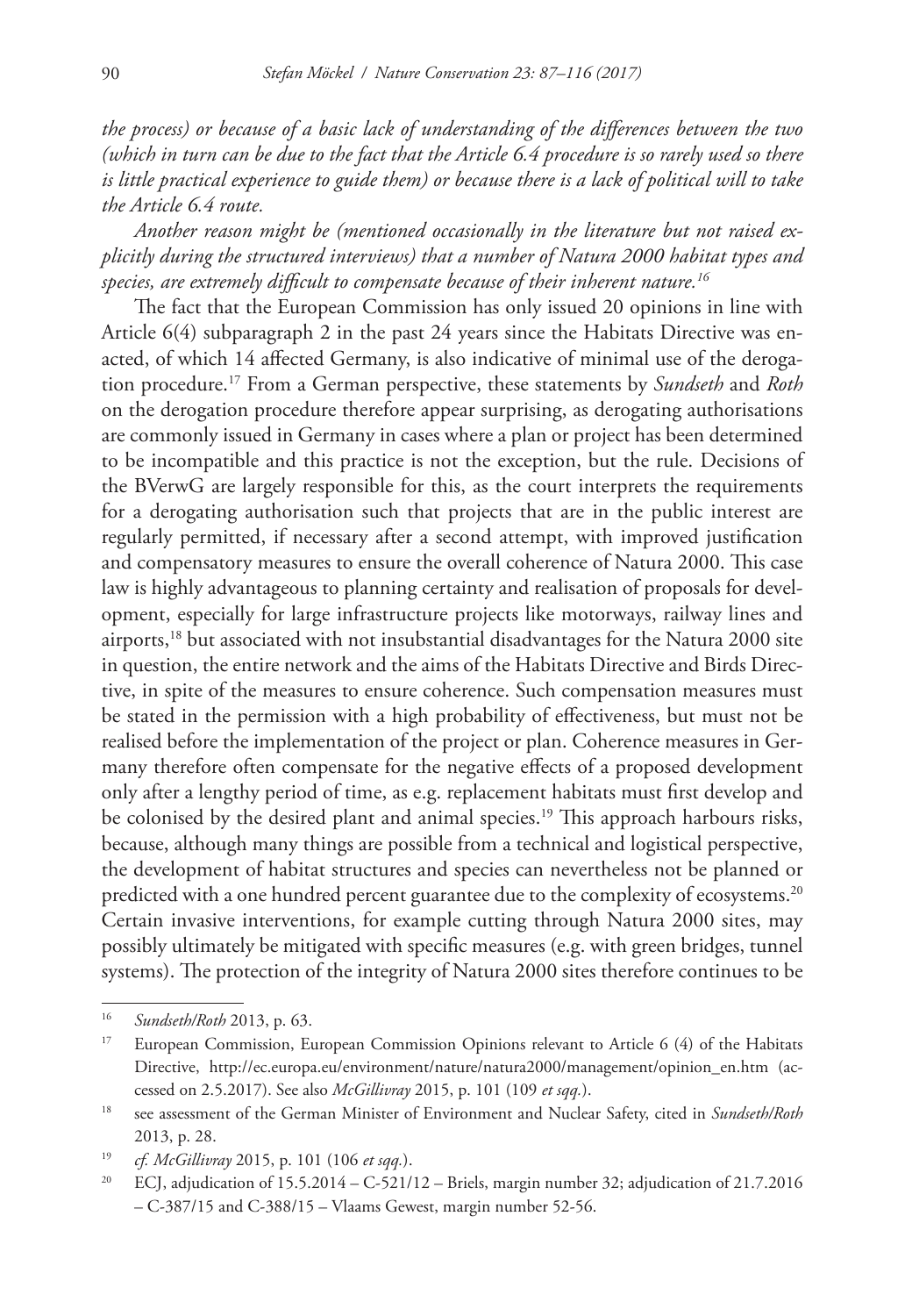the most important measure for achieving and safeguarding favourable conservation status for the habitat types and species in Annexes I and II  $HD<sup>21</sup>$  The aims of Article 2 and 3 HD must thus be considered in the application and interpretation of Article 6(3) and (4) HD. For SPAs, the validity of Article 6(3) and (4) HD is beneficial for projects and plans as the exceptional reasons explicitly mentioned in Article 6(4) HD are more wide-ranging than exemptions under Article  $4(4)$  BD.<sup>22</sup> In this case, the ECJ only recognises exemption due to outstanding public reasons like the protection of human life and health or public safety, but not for social or economic interests, as outlined in Article 6(4) HD.<sup>23</sup>

The requirements of Article 6(4) HD are not so often subject of ECJ decisions and in the English literature.<sup>24</sup> This article therefore sets out to explore the derogation procedure in more detail. Its interpretation by the ECJ and the information provided by the European Commission will be taken into consideration, insofar as available. Given the well-advanced experiences in Germany, the focus will, nevertheless, be on the interpretation in this country, particularly by the BVerwG. This interpretation will be introduced based on the individual conditions in Article 6(4) HD and will be the subject of a critical discussion within the meaning of the objectives of the Habitats Directive and Birds Directive.

#### **2. Overview of the requirements of Article 6(4) HD**

If a project or plan must be prohibited in accordance with Article 6(3) HD, the responsible authority may overrule this and authorise a proposed development under the standard conditions given in Article 6(4) HD. Article 6(4) HD is a manifestation of the Principle of Proportionality under European Community Law in Article 5(4) TEU as well as of the aims of sustainable development within the meaning of Article 11 of the Treaty on the Functioning of the European Union (TFEU).25

<sup>21</sup> European Commission 2015b, p. 16 *et sqq*.; European Commission 2015a p. 5 *et seq*.; EEA 2015, p. 119 *et sqq*.

<sup>&</sup>lt;sup>22</sup> *cf.* ECJ, adjudication of 11.7.1996 – C-44/95, margin number 37; BVerwG, adjudication of 18.7.2013 – 4 CN 3.12, margin number 29 *et seq*.; adjudication of 17.1.2007 – 9 C 20.05, margin number 129. More detailed in *Möckel* JEEPL 2014, 392 (402 *et sqq*., 405 *et sqq*.).

<sup>23</sup> ECJ, adjudication of 28.1.1991 – C-57/89, margin number 22 *et sqq.*; adjudication of 2.8.1993 – C-355/90, margin numbers 19 and 45; adjudication of 18.12.2007 – C-186/06, margin number 37. Following BVerwG, adjudication of 16.3.2006 – 4 A 1075.04, margin number 550; adjudication of 1.4.2005 – 4 C 2.03, margin number 40.

<sup>24</sup> *cf. McGillivray* 2015, p. 101 *et sqq.*; *Jackson* Journal of Environmental Law 2014, 495 *et sqq.; McGillivray* Journal of Environmental Law 2012, 417 *et sqq*.; *Clutten/Tafur* 2012, 167 *et sqq.*; *Krämer* Journal of Environmental Law 2009, 59 *et sqq*.; *Unnerstall* European Environment 2006, 73 *et sqq*. See also reviews in *Sundseth/Roth* 2013, 101 *et sqq*. and *Blicharska et al.* Biological Conservation 2016, 110 *et sqq*.

<sup>25</sup> *cf*. ECJ, adjudication of 11.9.2012 – C-43/10, margin number 136 *et seq*.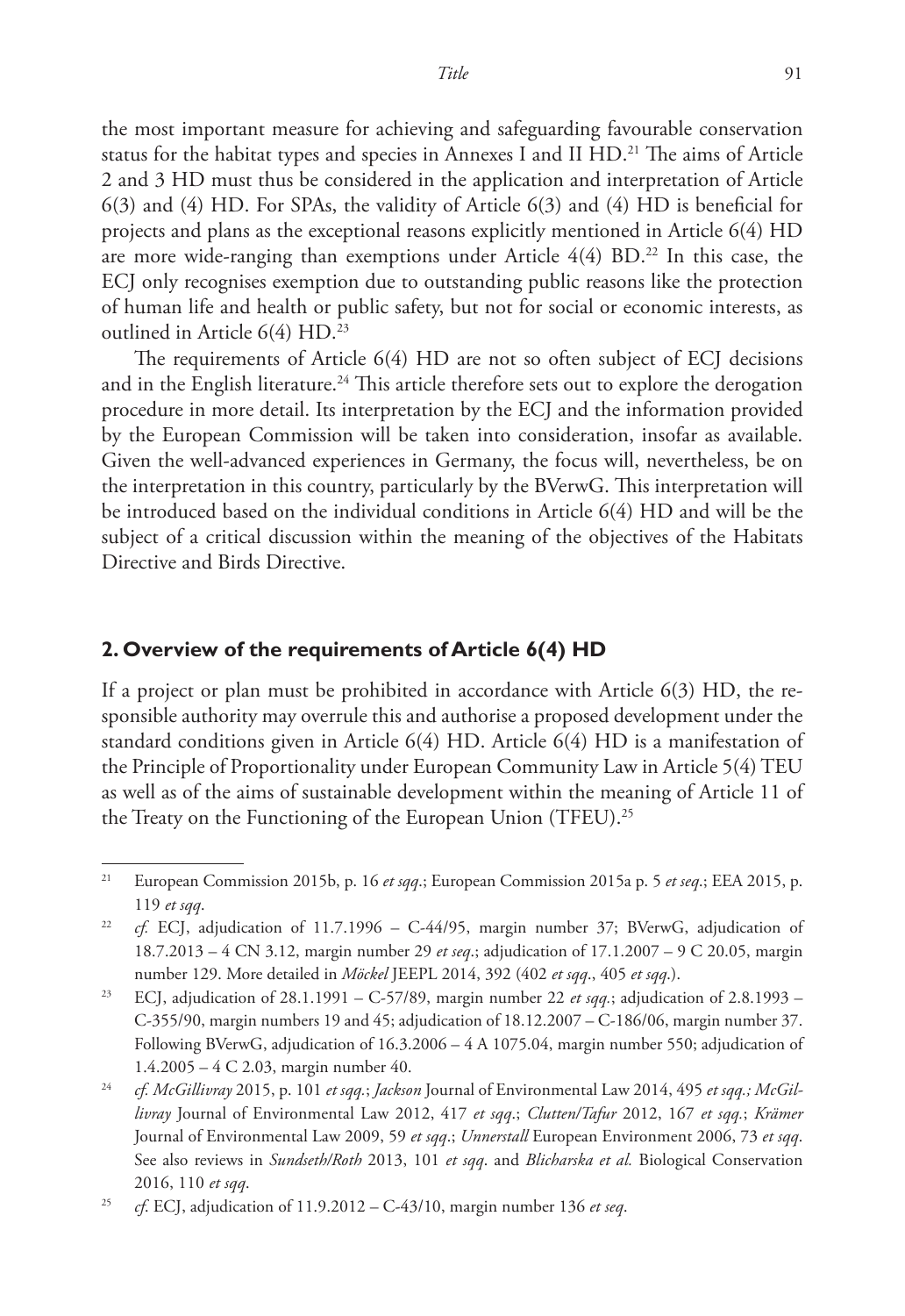The conditions for a derogation are:

- The plan or project must be carried out for imperative reasons of overriding public (IROPI), including those of a social or economic nature.
- There is no alternative solution.
- The Member State takes all compensatory measures required to ensure that the overall coherence of the Natura 2000 network is protected.

Counter to the view of the European Commission, $26$  imperative reasons of overriding public interest are to be determined and weighed up based on the sequence laid down in Article 6(4) HD (German version)<sup>27</sup> and § 34(3) of the Federal Nature Conservation Act (BNatSchG) prior to the assessment of alternatives as these simultaneously constitute the benchmark for the assessment of alternatives (see  $4$ ).<sup>28</sup> Furthermore, a derogating authorisation requires a full appropriate assessment in line with Article 6(3) HD.<sup>29</sup> The potential damage to the site must be precisely identified, because the weighing up against the imperative reasons of overriding public interest, the search for less harmful alternatives and the determination of the compensatory measures require the qualitative and quantitative extent of the affects to be ascertained exactly.30 In cases where these conditions are fulfilled, the decision on the derogation can nevertheless be taken at the discretion of the responsible authority.<sup>31</sup> This also includes the initiation of the derogation procedure. However, the authority and developers essentially have no discretionary power and scope for judgement in relation to the question of whether the requirements are fulfilled.<sup>32</sup>

In their form as an exemption, Article 6(4) HD and the requirements specified therein are to be narrowly interpreted.<sup>33</sup> The interpretation and application of Article

<sup>26</sup> European Commission 2012a, p. 7 *et seq*.

<sup>&</sup>lt;sup>27</sup> In the English, French and Spanish versions, however, the alternatives are mentioned first.

<sup>&</sup>lt;sup>28</sup> see also ECJ adjudication of  $11.9.2012 - C-43/10$ , margin number  $114$ ; adjudication of 26.10.2006 – C-239/04, margin number 34.

<sup>29</sup> settled ECJ case law, adjudication of 14.1.2016 – C-399/14, margin number 56 *et seq*.; adjudication of 15.5.2014 – C-521/12, margin number 36; adjudication of 11.4.2014 – C-258/11 margin number 35; adjudication of 16.2.2012 – C-182/10 margin number 74 *et seq*.; adjudication of 24.11.2011 – C-404/09, margin number 109, 157.

<sup>&</sup>lt;sup>30</sup> cf. ECJ, adjudication of  $15.5.2014 - C-521/12$  – Briels, margin number 36; adjudication of 24.11.2011 – C-404/09, margin number 109; BVerwG, adjudication of 9.2.2017 – 7 A 2.15, margin number 392.

<sup>&</sup>lt;sup>31</sup> *cf.* ECJ, adjudication of  $4.3.2010 - C-241/08$ , margin number 72; adjudication of  $26.10.2006 -$ C-239/04, margin number 25; adjudication of 21.7.2016 – C-387/15 and C-388/15 – Vlaams Gewest, margin number 63.

<sup>&</sup>lt;sup>32</sup> BVerwG, adjudication of  $9.7.2009 - 4$  C 12.07, margin number 15; adjudication of 6.11.2013 – 9 A 14.12, margin number 74; decision of 3.6.2010 – 4 B 54.09, margin number 9. Differing BVerwG, adjudication of 10.4.2013 – 4 C 3.12, margin number 19 for proposed developments for national defence.

<sup>33</sup> settled ECJ case law, adjudication of 14.1.2016 – C-399/14, margin number 73; adjudication of 20.9.2007 – C-304/05, margin number 83; adjudication of 26.10.2006 – C-239/04, margin number 35.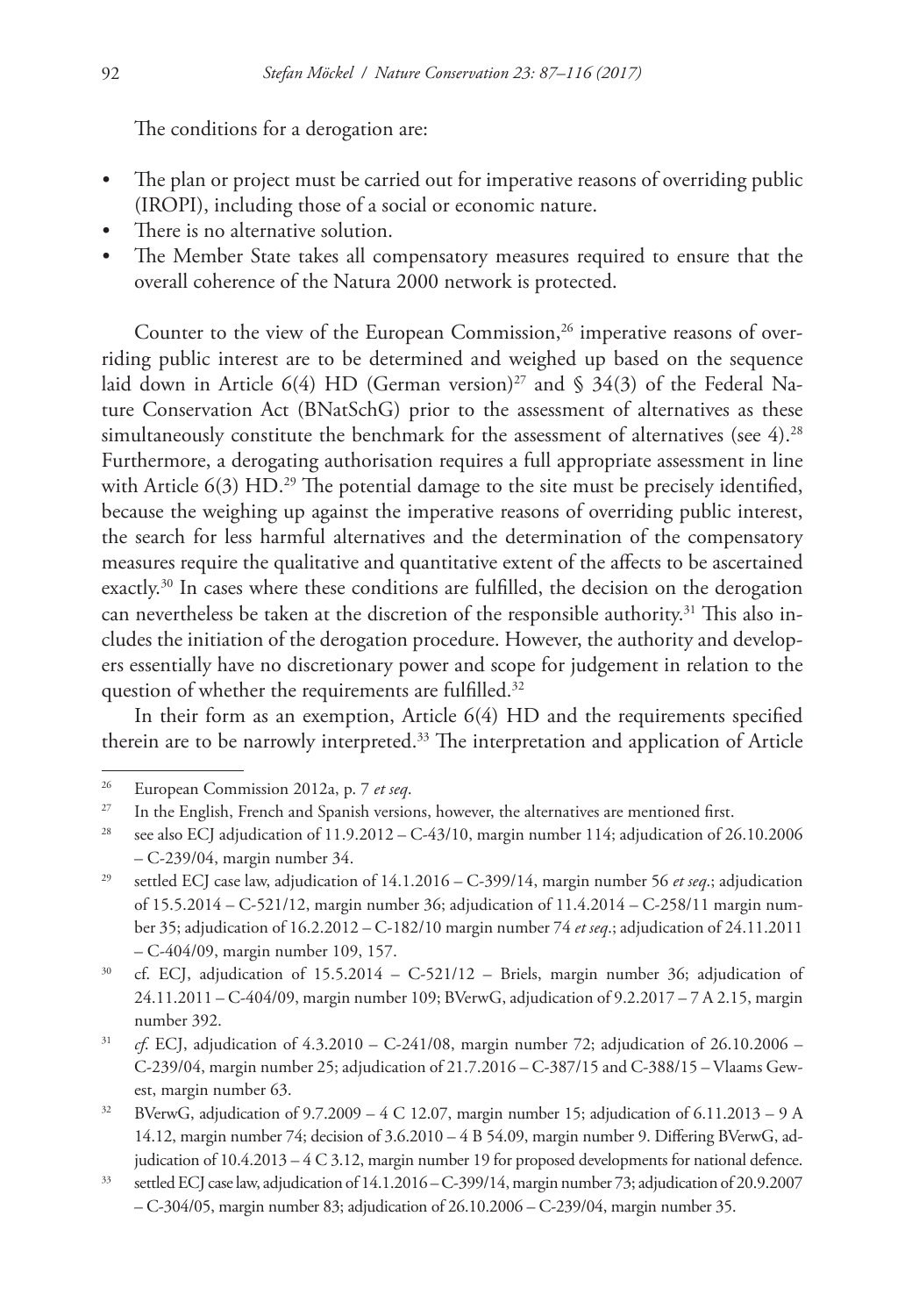6/4) HD must not endanger the aims of the Habitats Directive and the Birds Directive, mentioned in Articles 2 and 3 HD and Article 2 and 3 BD. The requirements cannot be circumvented, e.g. through an incorrect application of an appropriate assessment pursuant to Article  $6(3)$  HD.<sup>34</sup> Conversely, the strict benchmarks developed by the ECJ for Article 6(3) HD must also be applied to paragraph 4.35 Above all, the derogation assessment requires a full specialist conservation investigation and evaluation and consideration of the project-related adverse impacts on the site.<sup>36</sup> According to the BVerwG, a derogating authorisation shall only be granted if the greatest possible care is taken to protect the affected site.

*Based on its derogating nature, Article 6(4) of the Habitats Directive establishes an avoidance rule that shall be strictly adhered to and cannot simply be breached at the expense of the integrity of the coherent system, as stipulated by Article 4 of the Habitats Directive, if this appears justifiable based on the pattern of rules for consideration given in German Planning Law, but can only be thrust aside if this is compatible with the concept of the greatest possible protection of the interests that are legally protected by the Habitats Directive (decisions of 27 January 2000* loc. cit. *p. 310 and of 17 May 2002 - BVerwG 4 A 28.01 - BVerwG decision 116, 254 <263>). These principles, developed for the assessment of alternatives, also apply to the assessment of imperative reasons of overriding public interest.37*

In the event that a proposed development is authorised in accordance with Article  $6(4)$  HD, then its realisation is not prohibited based on Article  $6(2)$  HD.<sup>38</sup> However, according to the ECJ, paragraph 4 is not an exemption in relation to paragraph  $2^{39}$ Adverse impacts and non-planned deteriorations that are not authorised in the impact and derogation assessments must be prevented by Member States and their authorities according to Article  $6(2)$  HD,<sup>40</sup> which ensures the same level of protection as Article  $6(3)$  HD.<sup>41</sup> The prohibition of deterioration and disturbance also intervenes when the conditions for derogation have lapsed or the impact or derogation assessments were not undertaken in full and correctly.42

<sup>34</sup> ECJ, adjudication of 11.4.2013 – C-258/11, margin number 33 *et sqq*.

<sup>35</sup> *cf*. ECJ, adjudication of 11.4.2013 – C-258/11, margin number 32-37.

<sup>36</sup> *cf*. ECJ, adjudication of 11.9.2012 – C-43/10, margin number 114, 117; adjudication of 15.5.2014 – C-521/12 – Briels, margin number 35 *et seq*.; BVerwG, adjudication of 1.4.2015 – 4 C 6.14, margin number 28.

<sup>&</sup>lt;sup>37</sup> BVerwG, adjudication of 9.7.2009 – 4 C 12.07, margin number 15. similar to BVerwG, decision of 3.6.2010 – 4 B 54.09, margin number 9; adjudication of 6.11.2013 – 9 A 14.12, margin number 79.

<sup>&</sup>lt;sup>38</sup> ECJ, adjudication of  $3.4.2014 - C_301/12$ , margin number 34; adjudication of  $24.11.2011 -$ C-404/09, margin number 122 *et sqq*., 154 *et seq*.

 $39$  ECJ, adjudication of  $11.4.2013 - C-258/11$ , margin number 32.

<sup>40</sup> *cf*. ECJ, adjudication of 24.11.2011 – C-404/09, margin number 122.

<sup>&</sup>lt;sup>41</sup> ECJ, adjudication of  $14.1.2016 - C-399/14$ , margin number 52; adjudication of  $15.5.2014 -$ C-521/12, margin number 19

<sup>42</sup> *cf*. ECJ, adjudication of 14.1.2016 – C-399/14, margin number 68 *et seq*.; 74-78; adjudication of 7.9.2004 – C-127/02, margin number 37; final applications by Advocate-General *Sharpston* on ECJ, adjudication of 14.1.2016 – C-399/14, margin number 65 and by Advocate-General *Kokott* on ECJ, adjudication of 7.9.2004 – C-127/02, margin number 57.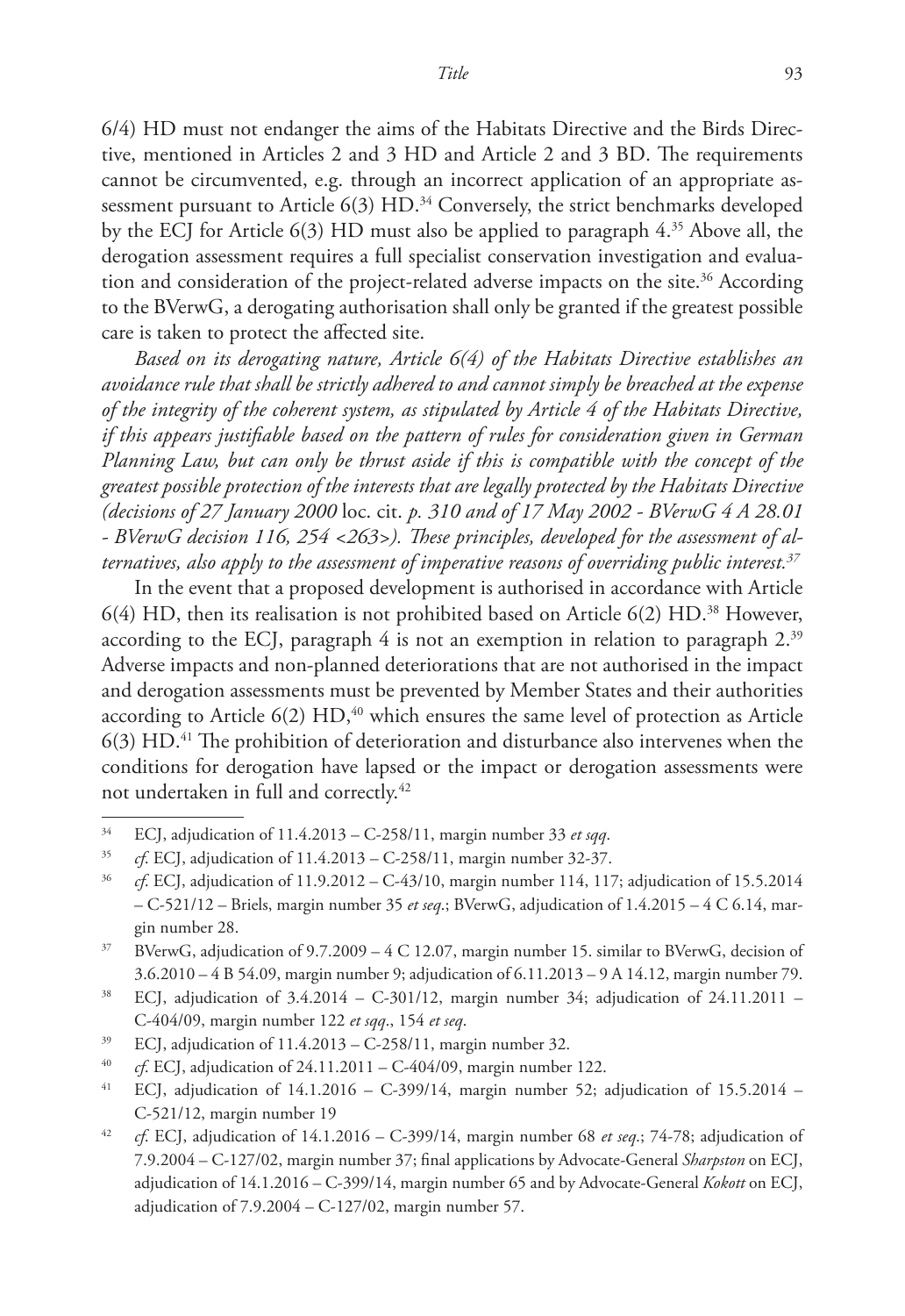The decision on the derogation is subject to full verification by the courts.<sup>43</sup> In this process, the timing of the decision for authorisation is critical to the legal evaluation.<sup>44</sup> Accredited conservation organisations are to be involved in the process and these organisations have the right to subject this decision to a court examination pursuant to Directive 2003/35/EC, Articles 6 and 11 of Directive 2011/92/EC and Articles 24 and 25 of Directive 2008/1/EC as the derogating authorisation is not enforced by law, but only by a corresponding decision taken by the authorities.<sup>45</sup>

## **3. Imperative reasons of overriding public interest (IROPI)**

A derogation is only permissible based on Article 6(4) subparagraph 1 HD if the proposed development is required due to imperative reasons of overriding public interest, including those of a social or economic nature. The public interest must significantly outweigh the conservation interests. This requires weighing up of the "imperative reasons of overriding public interest" against the equally public interest in the "integrity of the Natura 2000 site".46 In contrast to the usual specialist planning considerations between all competing concerns in the field, this weighing-up process is restricted to the two conflicting interests and must follow the specific legal provisions of the Habitats Directive. The basis for this is a bottom-up evaluation and weighing up of the two issues under consideration that is open to scrutiny and based on the individual circumstances of the case – differentiating between adverse impacts due to construction of the facility and the facility itself, as necessary.<sup>47</sup>

Diverse public interests come into consideration as possible reasons.<sup>48</sup> However, the public motivation must be a fundamental cause that a project pursues, meaning that associated subsidiary purposes do not meet the requirements.<sup>49</sup> Purely private interests are not permissible. Based on the ECJ, developments proposed by private companies only fulfil the conditions stipulated in Article 6(4) HD, "where a project, although of a private character, in fact by its very nature and by its economic and social

<sup>43</sup> *cf*. ECJ, adjudication of 14.1.2016 – C-399/14, margin number 55-57; BVerwG, adjudication of 17.1.2007 – 9 A 20.05, margin number 110 *et sqq*. and headnote 19.

<sup>44</sup> BVerwG, adjudication of 23.4.2014 – 9 A 25.12, margin number 74; adjudication of 12.8.2009 – 9 A 64.07, margin number 52 with further references. *cf*. ECJ, adjudication of 14.1.2016 – C-399/14, margin number 60 *et seq*.

<sup>45</sup> *cf*. BVerwG, adjudication of 1.4.2015 – 4 C 6.14, margin number 16–31 and headnote; adjudication of 18.12.2014 – 4 C 35.13, margin number 30, 53

<sup>46</sup> *cf*. ECJ, adjudication of 15.5.2014 – C-521/12, margin number 36; adjudication of 16.2.2012 – C-182/10, margin number 75; adjudication of 11.9.2012 – C-43/10, margin number 114, 121.

<sup>47</sup> *cf*. ECJ, adjudication of 14.1.2016 – C-399/14, margin number 57; BVerwG, adjudication of 9.2.2017 – 7 A 2.15, margin number 390; adjudication of 9.7.2009 – 4 C 12.07, margin number 13–17. Practical example e.g. VGH, Mannheim, decision of 24.3.2014 – 10 p 216/13.

<sup>48</sup> *cf*. ECJ, adjudication of 11.9.2012 – C-43/10, margin number 122.

<sup>49</sup> *cf*. BVerwG, adjudication of 27.1.2000 – 4 C 2.99, JURIS, margin number 39.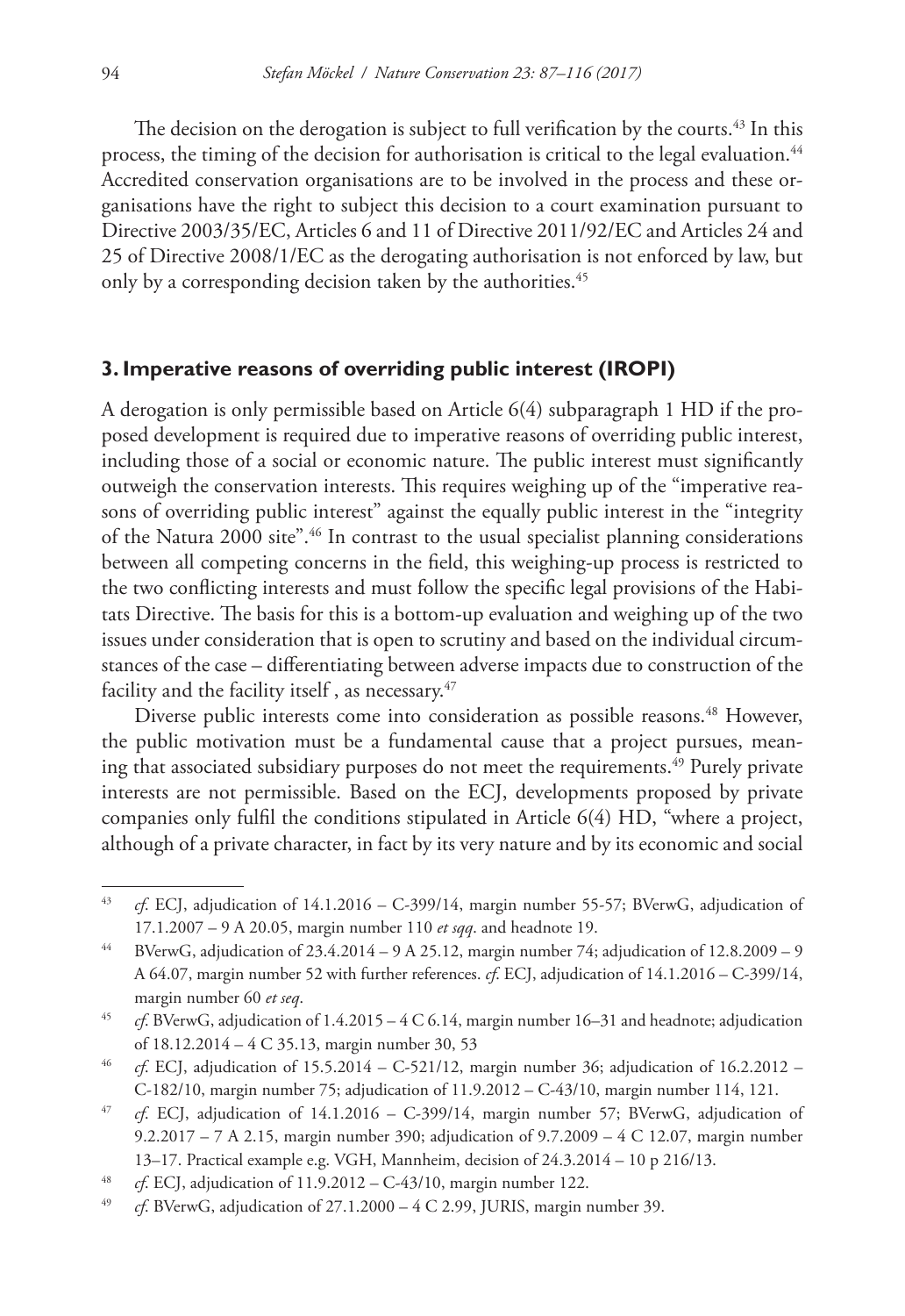context presents an overriding public interest and it has been shown that there are no alternative solutions."50

The ECJ has hereby taken action against solid private interests being disguised as for the common good. In exceptional cases, infrastructure for the establishment or expansion of a company may fulfil these conditions.<sup>51</sup> The BVerwG recognises mainly airports that are operated in Germany by private companies.<sup>52</sup>

Due to Article 6(4) HD it must be differentiated hereafter between sites with and without priority habitat types and species.

### **3.1 Sites without priority habitat types and species**

According to the European Commission, "imperative reasons of overriding public interest" also include the fact that the proposed development proves "essential" to fulfilling weighty interests for the common good and that the authorities must provide evidence for its actual requirement.53 Contrary to common practice even of the European Commission, this excludes only politically desirable proposed developments without any actual necessity for the common good, as well as less weighty public interests.<sup>54</sup> The ECJ arguments also run along these lines, even if they are less concrete.55 The BVerwG in Germany is less strict on this point:

*In this respect, based on settled case law, the presence of practical constraints that cannot be avoided by anybody is not required; Article 6(4) of the Habitats Directive simply presumes governmental handling that is guided by reason and a sense of responsibility, whereby, however, public interests that are of lesser importance are excluded, such as leisurerelated needs in sites with priority species (decisions of 17 January 2007 - BVerwG 9 A 20.05 - BVerwG decisions (BVerwGE) 128, 1 margin number 129 and of 28 March 2013 BVerwG 9 A 22.11 margin number 99 with further references).56*

The proposed development must simultaneously be shown to be suitable to achieving the public aims without any reasonable doubt. The expectation that, for example, a motorway, navigable waterway or an expansion of an airport will increase the economic power of a region and reduce unemployment must therefore to be expected to a high degree based on recognised forecasting methods. Simple hope is therefore insufficient. If the BVerwG only makes the same demands as for the general justifica-

 $50$  ECJ, adjudication of  $16.2.2012 - C-182/10$ , margin number 77.

<sup>51</sup> ECJ, adjudication of 16.2.2012 – C-182/10, margin number 76.

<sup>52</sup> BVerwG, decision of 3.6.2010 – 4 B 54.09.

<sup>53</sup> European Commission 2012a, p. 7, 9; *Winter* NuR 2010, 601, 604 *et seq*.

<sup>54</sup> see *McGillivray* Journal of Environmental Law 2012, 417 *et sqq.*; *Clutten/Tafur* 2012, 167 *et sqq*. See also the fundamental criticism of the usual weighting of economic and ecological public interests (*Bastmeijer* 2016, p. 387 (400 *et sqq.*)).

<sup>55</sup> *cf*. ECJ, adjudication of 11.9.2012 – C-43/10, margin number 121.

<sup>56</sup> BVerwG, decision of 6.11.2013 – 9 A 14.12, margin number 72. Similar to BVerwG, adjudication of 9.2.2017 – 7 A 2.15, margin number 389.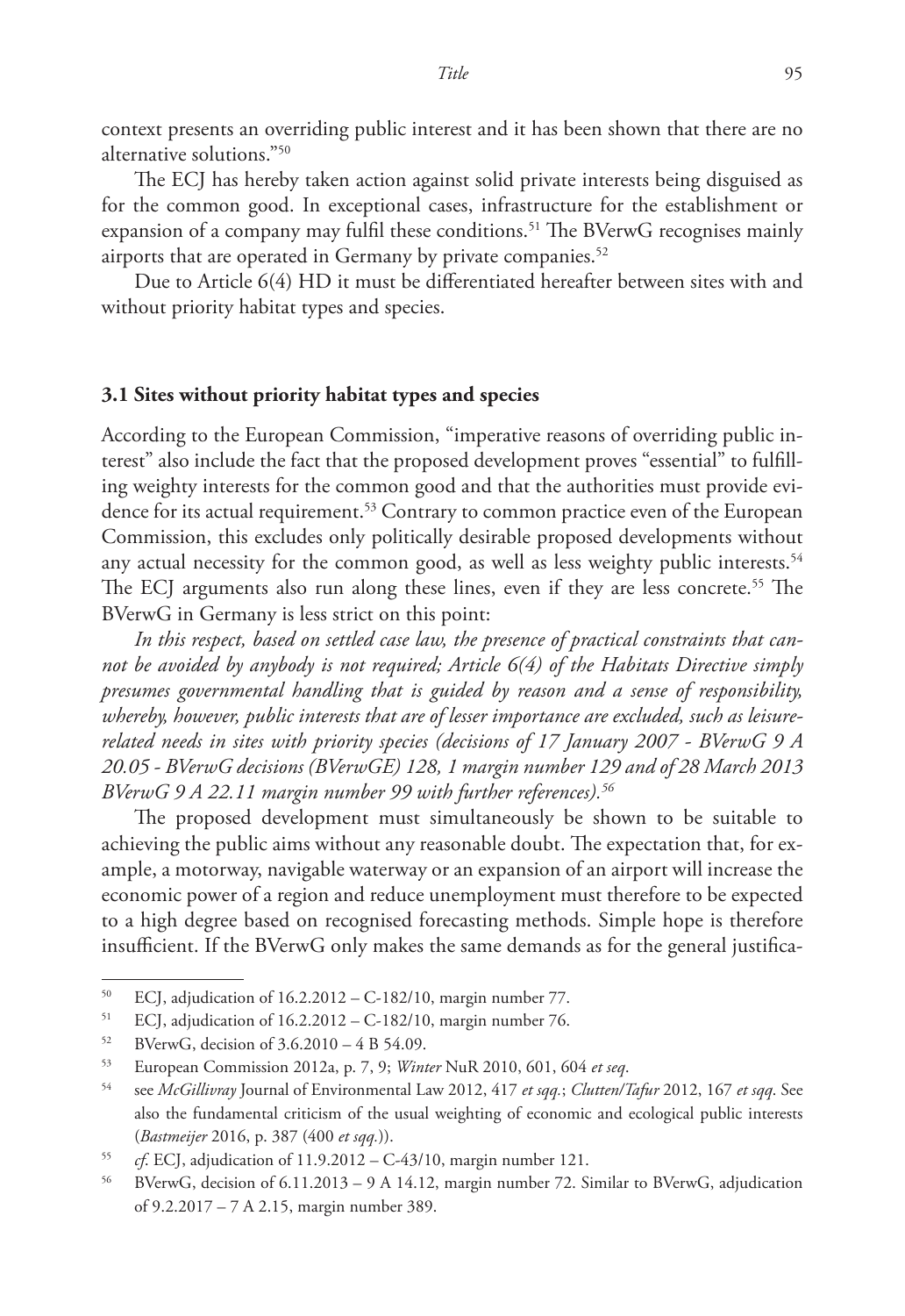tion for planning submissions with regard to the accuracy of forecasting (are the facts completely ascertained and the prediction method correctly used), $57$  then this will "essentially" do neither justice to the importance of Natura 2000 and the distribution of risk in relation to uncertainty laid down in Article  $6(3)$  p 2 HD (where scientific doubt in relation to insignificance counts against the proposed development<sup>58</sup>), nor to the legal requirement of "imperative reasons". However, according to the BVerwG, based on the derogating nature of Article 6(4) HD, not all proposed developments that fulfil the requirements for the justification for planning submissions are given a special weighting "per se".<sup>59</sup>

A detailed justification is required in each case to establish what gives rise to significance in relation to weighting. Recognised criteria include:<sup>60</sup>

- the European or constitutional weighting of the purpose being pursued (*cf.* Article 6(4) subparagraph 2 HD, Article 3(1)-(3) TEU, Article 11 TFEU),  $61$
- the level of the actual or forecast requirement for the planned proposed development (e.g. traffic demand for a road or easing of traffic congestion in a town),  $62$
- the uncertainties in relation to forecasting that are associated with the proposed development, 63
- the urgency for the proposed development, 64

<sup>&</sup>lt;sup>57</sup> BVerwG, adjudication of 9.7.2009 – 4 C 12.07, margin number 17; decision of 14.4.2011 – 4 B 77.09, margin number 42–45.

<sup>58</sup> explicitly, ECJ, adjudication of 11.9.2012 – C-43/10, margin number 112. See also ECJ, adjudication of 14.1.2016 – C-399/14, margin number 43 f., 48 *et seq*.; adjudication of 15.5.2014 – C-521/12, margin number 20 *et seq*.; adjudication of 11.4.2013 – C-258/11 – Sweetman et al., margin number 29–41; adjudication of 7.9.2004 – C-127/02, margin number 41–49, 56–59.

<sup>&</sup>lt;sup>59</sup> BVerwG, adjudication of 9.2.2017 – 7 A 2.15, margin number 391; adjudication of 9.7.2009 – 4 C 12.07, margin number 15 and headnote 2.

<sup>60</sup> *cf*. European Commission 2012a, p. 9.

<sup>&</sup>lt;sup>61</sup> *cf*. European Commission 2000. High weighting is therefore given to human health, public safety and conservation of the environment (e.g. reduction of  $\mathrm{CO}_2$  emissions (BVerwG, adjudication of 23.4.2014 – 9 A 25.12, margin number 76)).

<sup>62</sup> BVerwG, adjudication of 9.2.2017 – 7 A 2.15, margin number 329 *et seq.* In contrast, a proposed development that first wishes to stimulate demand, for example, to promote economic development, has a lower weighting (BVerwG, adjudication of 9.7.2009 – 4 C 12.07, margin number 19), but may, correctly, actually not be necessary.

<sup>&</sup>lt;sup>63</sup> 'The greater the extent of the uncertainties, the lower the weighting of the public interest in the proposed development and the more concrete and binding the objectives in support of the proposed development must be if it is still to be allocated high weighting in spite of the uncertain demand.' (BVerwG, decision of 22.6.2015 – 4 B 59.14, margin number 30. Similar BVerwG, adjudication of 9.2.2017 – 7 A 2.15, margin number 392; adjudication of 9.7.2009 – 4 C 12.07, margin number 17; decision of 14.4.2011 – 4 B 77.09, margin number 42–45).

<sup>&</sup>lt;sup>64</sup> BVerwG, adjudication of  $9.2.2017 - 7$  A 2.15, margin number 329.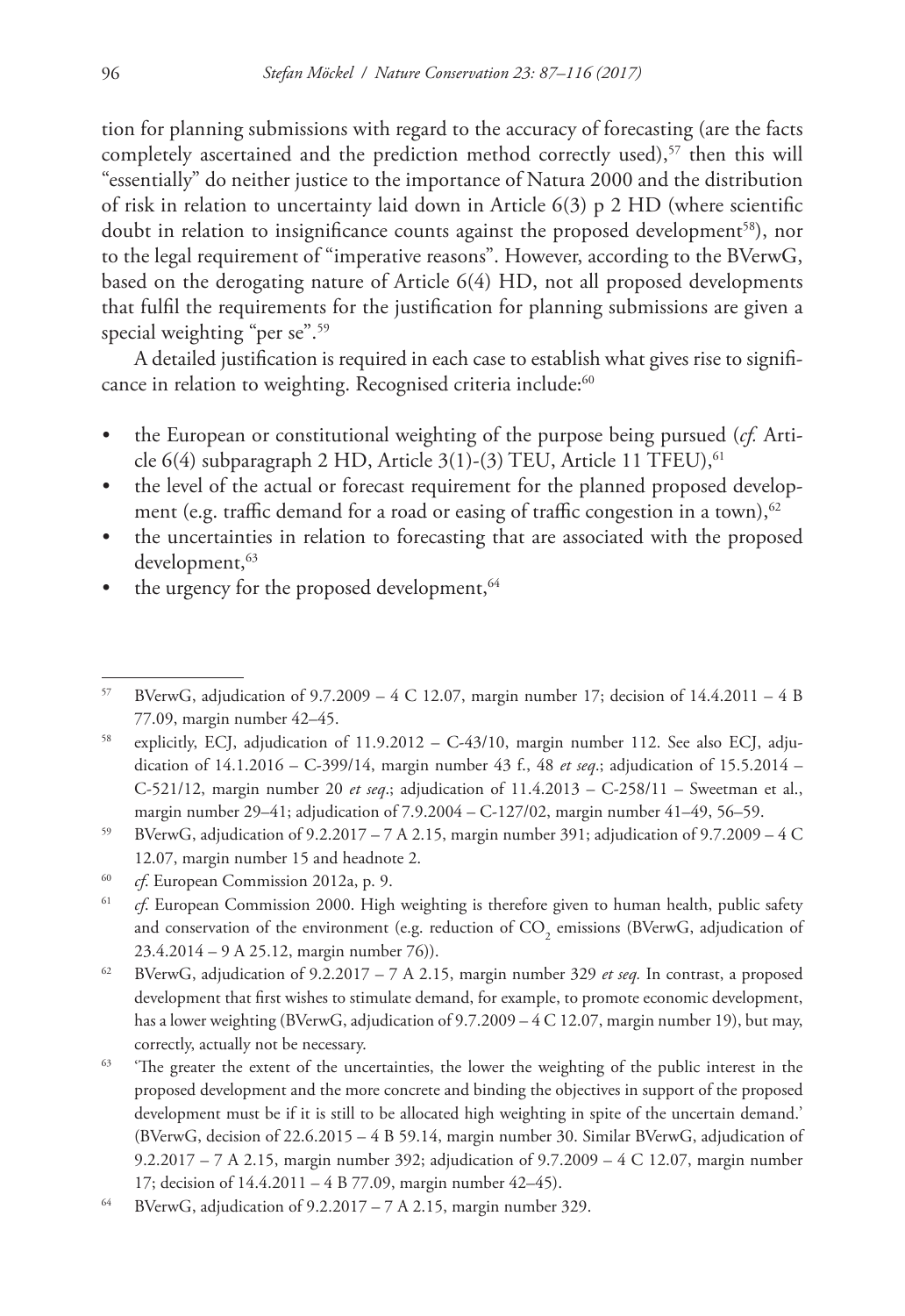- whether or not the aims pursued with the proposed development are prescribed by legally or politically, whereby statutory provisions carry greater weight,<sup>65</sup>
- the level of substantiation for the aims and purposes that are given<sup>66</sup> and
- the long-term nature of a public purpose that is being pursued, whereby shortterm purposes, e.g. in the case of an accident, may carry greater weight.

During the process of weighing up, it must be noted that the weight of the public interests that support the proposed development is reduced by other competing public interests. For example, this is the case when a motorway or coal-fired power station may well be desired for reasons of boosting the economy or supplying energy, but simultaneously contravenes European and national obligations on climate protection and emission control, or other sustainability objectives.<sup>67</sup>

The BVerwG adjudicated as follows on the weight of interests in the integrity of the site: *The weighting that is to be applied to interests in integrity in the weighing-up process is critically dependent on the extent of the adverse impacts (…). Both a qualitative and a quantitative evaluation of the adverse impact are required. A differentiated assessment is crucial, in which the importance of the Site of Community Importance to the Natura 2000 network must be considered on European, national and regional scales (…). Adverse impacts on a Site of Community Importance may be allocated variable weighting, for example, when there is only minor exceeding of the threshold of significance, if there is pressure due to the site having suffered previous damage, the proposed development only affects a relatively small portion of the site or only impacts on one area that is of low-level importance to the networking of the coherent system, Natura 2000. In addition to the extent of the adverse impact, other decisive factors include the importance of the habitats and species that are affected and their conservation status, the level of threat to the affected habitat type or species and the dynamics of their development (…). The appropriate assessment forms the basis for the evaluation. This provides information on the type and scope of significant impacts that have been determined and pressure on the site due to previous damage.*<sup>68</sup>

According to the German Federal Administrative Court (BVerwG), the question remains open as to whether the intended compensatory measures for ensuring coherence

<sup>&</sup>lt;sup>65</sup> for inclusion in planned requirements, such as the German Federal Transport Infrastructure Plan or the plan for the Trans-European Transport Network (e.g. BVerwG, adjudication of 6.11.2013 – 9 A 14.12, margin number 70; adjudication of 8.1.2014 – 9 A 4.13, margin number 70; adjudication of 28.3.2013 – 9 A 22.11, margin number 102), for land-use planning (BVerwG, adjudication of 6.11.2013 – 9 A 14.12, margin number 70; adjudication of 9.7.2009 – 4 C 12.07, margin number 22).

<sup>66</sup> Lesser weighting is therefore allocated to the very general aim of 'the economic development of a region' (recognised, e.g. in BVerwG, adjudication of 6.11.2013 – 9 A 14.12 margin number 70; adjudication of  $8.1.2014 - 9$  A  $4.13$ , margin number 70; adjudication of  $28.3.2013 - 9$  A  $22.11$ , margin number 102)

<sup>67</sup> Annex II EU Commission Decision 406/2009; Annex I NEC Directive 2001/81/EC

<sup>&</sup>lt;sup>68</sup> BVerwG, adjudication of  $9.7.2009 - 4$  C 12.07, margin number 26. Similar, e.g. to BVerwG, adjudication of 12.3.2008 – 9 A 3.06, margin number 154, 164 *et seq*.; adjudication of 28.3.2013 – 9 A 22.11, margin number 99.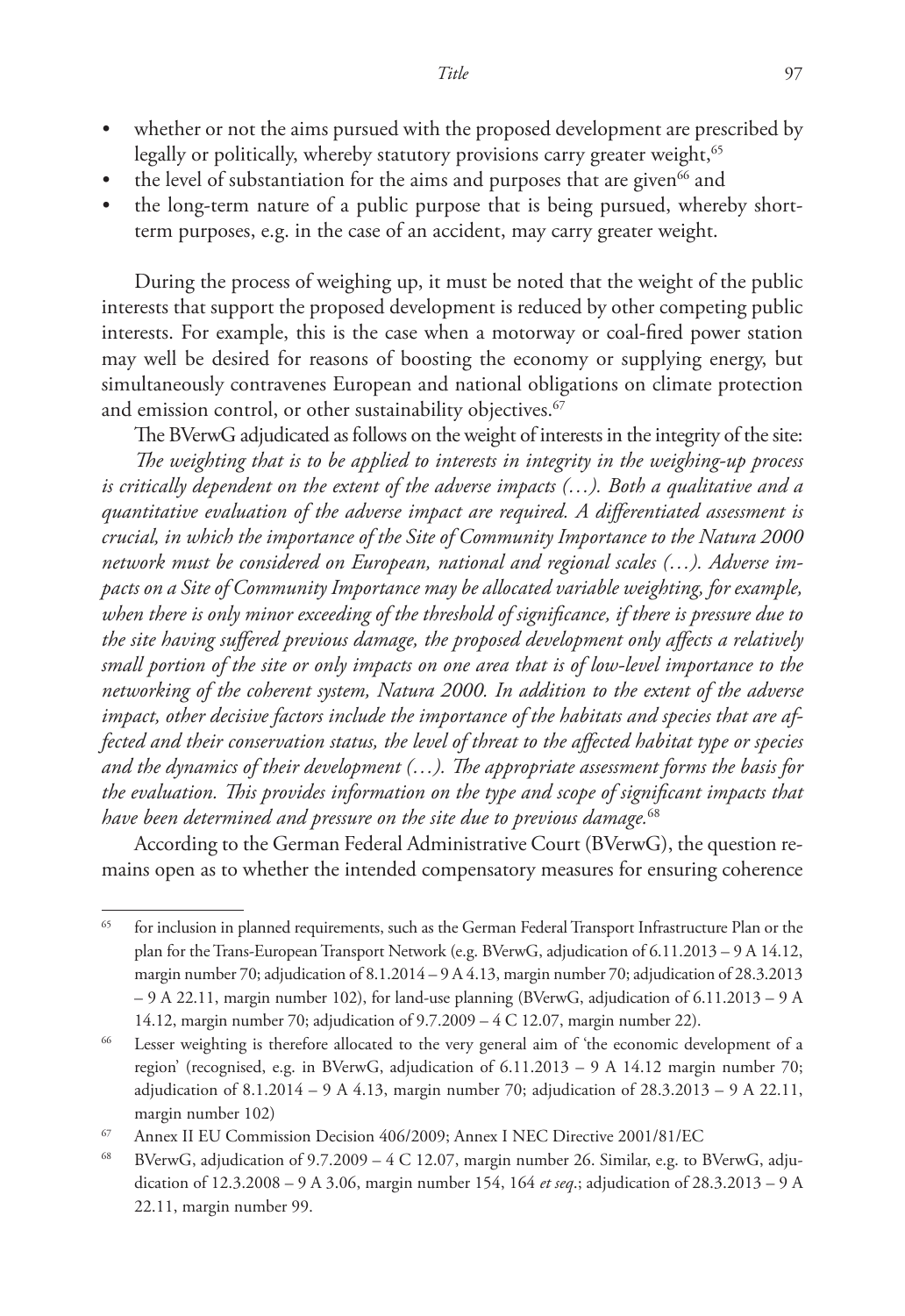are to be considered to have a reducing effect when weighing up the effects of a proposed development.<sup>69</sup> Militating against this is the fact that compensatory measures are not considered in the appropriate assessment.70 These measures are designed to conserve the coherence of the Natura 2000 network and not the integrity of the affected site<sup>71</sup> and they also constitute an independent condition in the decision on the derogation in line with Article 6(4) subparagraph 1 HD. Conversely, previous damage in the site may decrease the extent of the adverse impact of a project or plan and thereby reduce the weighting for the interests in integrity.<sup>72</sup>

To date, the overriding imperative reasons that have been recognised in case law include: drinking water supplies and agricultural irrigation;<sup>73</sup> transport demands, in particular in cases where a statutory demand has been determined and a road forms part of the trans-European network, as well as in cases of easing of congestion;<sup>74</sup> interests in relation to national defence, including the exercises required for this, also in the case of priority natural habitat types or species<sup>75</sup>; protection from noise pollution;<sup>76</sup> expansion of an airport into an intercontinental airport, if the forecasts support the demand.<sup>77</sup> The allocation of overriding weight in cases of infrastructure for private administrative centres has been rejected;78 as is the case for exclusively defined objectives in spatial planning;79 and for the objectives of decentralising transport by air and strengthening the competitiveness of regions where a new airport could be situated.<sup>80</sup>

#### **3.2. Sites with priority habitat types and species**

Article 6(4) subparagraph 2 HD exacts higher demands of weighting for "imperative reasons of public interest" if priority natural habitat types or priority species occur at the site, which must be given higher levels of protection. Priority habitat types and species are only designated (with an "\*") in Annexes I and II of the Habitats Directive

<sup>69</sup> *cf*. BVerwG, adjudication of 28.3.2013 – 9 A 22.11, margin number 100; adjudication of 6.11.2013 – 9 A 14.12, margin number 71; adjudication of 23.4.2014 – 9 A 25.12, margin number 77. Affirmative BVerwG, adjudication of 9.2.2017 – 7 A 2.15, margin number 407; adjudication of 9.7.2009 – 4 C 12.07, margin number 28–30; decision of 3.6.2010 – 4 B 54.09, margin number 21, if they also make a reasonable contribution towards the integrity of the affected site.

<sup>70</sup> *cf*. ECJ, adjudication of 15.5.2014 – C-521/12 – Briels, margin number 28-33.

<sup>71</sup> *cf*. BVerwG, adjudication of 9.7.2009 – 4 C 12.07, margin number 27.

<sup>72</sup> *cf*. BVerwG, adjudication of 9.7.2009 – 4 C 12.07, margin number 31.

<sup>73</sup> ECJ, adjudication of 11.9.2012 – C-43/10, margin number 122.

<sup>74</sup> e.g. BVerwG, adjudication of 6.11.2013 – 9 A 14.12, margin number 69 *et seq*.; adjudication of 23.4.2014 – 9 A 25.12, margin number 74 *et sqq*.

<sup>75</sup> BVerwG, adjudication of 10.4.2013 – 4 C 3.12, margin number 19

<sup>76</sup> BVerwG, adjudication of 23.4.2014 – 9 A 25.12, margin number 86.

<sup>77</sup> BVerwG, adjudication of 9.7.2009 – 4 C 12.07, margin number 17 *et seq*., 23.

<sup>78</sup> ECJ, adjudication of 16.2.2012 – C-182/10, margin number 78.

<sup>&</sup>lt;sup>79</sup> BVerwG, adjudication of  $9.7.2009 - 4$  C 12.07, margin number 22.

<sup>&</sup>lt;sup>80</sup> BVerwG, adjudication of  $9.7.2009 - 4$  C 12.07, margin number 19.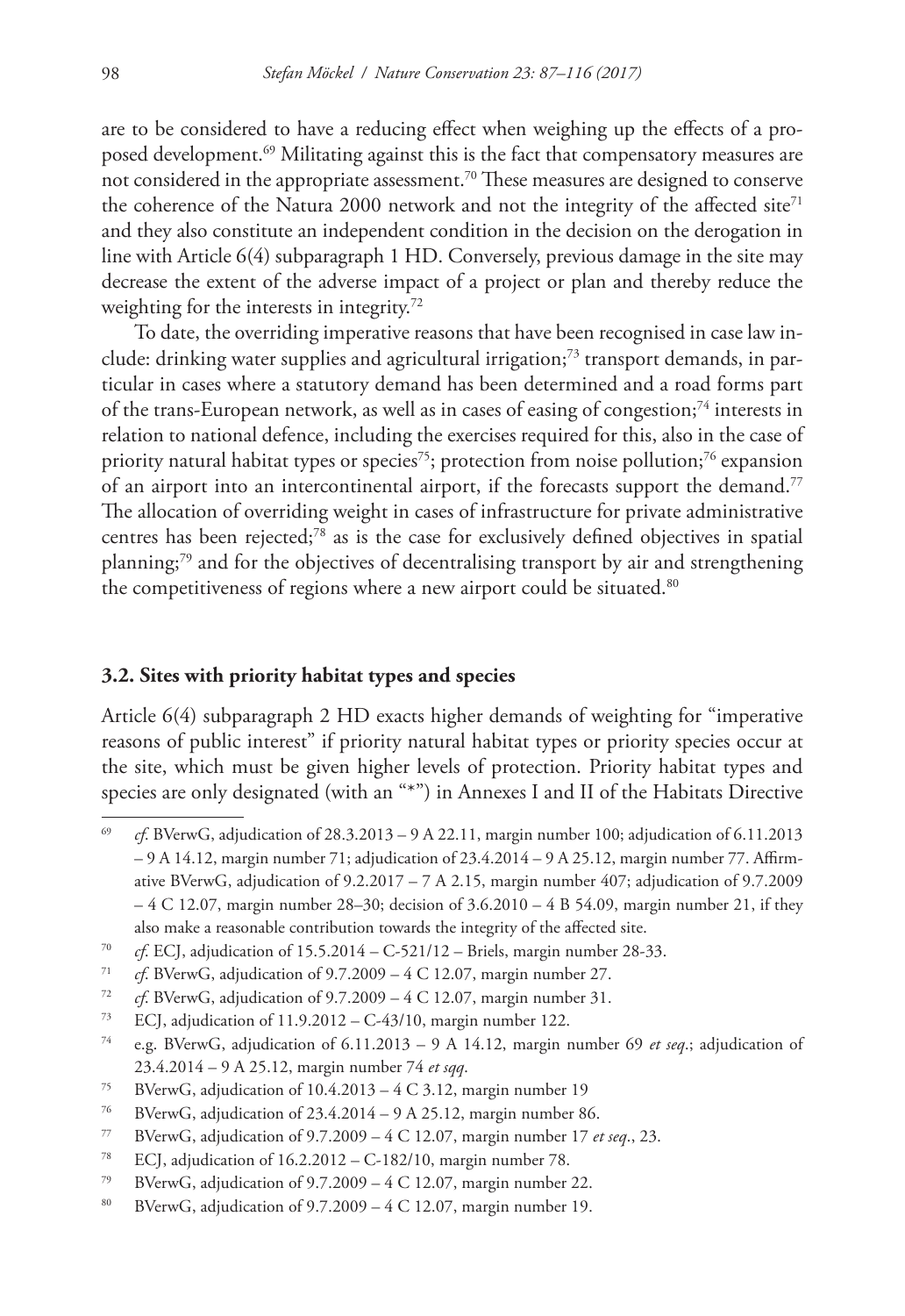and not in the Birds Directive, meaning that no priority birds exist. Derogations can therefore not be justified for these sites in every case that is in the public interest.<sup>81</sup> However, according to the European Commission,<sup>82</sup> the BVerwG<sup>83</sup> and parts of the German literature,  $84$  Article 6(4) subparagraph 2 HD does not apply in cases where priority habitat types or species are present, but will definitely not be adversely affected.

Article 6(4) subparagraph 2 HD limits the reasons to public interests that are associated with human health and public safety or have beneficial consequences of primary importance for the environment. These public interests are also of overriding importance based on European agreements and German Constitutional Law (*cf.* Articles 11, 45(3), 52(1), 114(3) TFEU). Nevertheless, in spite of these cases being mentioned specifically, assessment of an individual case cannot be dispensed with as approval of the proposed development is still dependent on its weighting and requirement on a case by case basis.85 All other reasons of public interest can only be considered if the responsible authority has obtained an opinion from the Commission.

Based on the higher level of protection demanded in these cases, both the other reasons and the three stated interests are to be narrowly defined.<sup>86</sup> For example, safeguarding of the drinking water supply is related to the protection of human health according to the ECJ, but this does not pertain to agricultural irrigation.<sup>87</sup> Measures associated with protection from epidemics, catastrophes, emergency services and flooding are also to be regarded as justifiable.<sup>88</sup> Public safety comprises the protection and defence of the civilian population, including military training areas and exercises.<sup>89</sup> The BVerwG states that a motorway may also be justified for reasons of protecting human health and public safety if it results in a significant reduction in traffic on A-roads passing through built-up areas as the population is then better protected from nitric oxide and road safety is increased.90 It must be noted with reference to the beneficial consequences of primary importance for the environment that not every proposed development with positive effects on the environment justifies derogations, especially

<sup>&</sup>lt;sup>81</sup> *cf.* ECJ, adjudication of  $14.4.2005 - C-441/03$ , margin number 27.

<sup>&</sup>lt;sup>82</sup> European Commission 2000, p. 53; European Commission 2012a, p. 25.

<sup>83</sup> BVerwG, adjudication of 9.7.2009 – 4 C 12.07, margin number 8 *et seq*.; adjudication of 12.3.2008 – 9 A 3.06, margin number 152. In contrast, BVerwG, adjudication of 27.1.2000 – 4 C 2.99, JURIS, margin number 34.

<sup>84</sup> *Ewer*, in: Lütkes/Ewer, BNatSchG, 2011, § 34 margin number 65; *Meßerschmidt* 2014, § 34 margin number 197 *et seq*.

<sup>85</sup> *cf*. BVerwG, adjudication of 27.1.2000 – 4 C 2.99, JURIS, margin number 37–40.

<sup>86</sup> *cf*. ECJ, adjudication of 11.9.2012 – C-43/10, margin number 123-128; BVerwG, adjudication of 27.1.2000 – 4 C 2.99, JURIS, margin number 36.

<sup>&</sup>lt;sup>87</sup> ECJ, adjudication of  $11.9.2012 - C-43/10$ , margin number 126.

<sup>88</sup> *cf*. ECJ, adjudication of 28.2.1991 – C-57/89, margin number 8; BVerwG, adjudication of 27.1.2000 – 4 C 2.99, JURIS, margin number 37.

<sup>89</sup> *cf*. BVerwG, adjudication of 10.4.2013 – 4 C 3.12, margin number 1 *et seq*., 19.

<sup>90</sup> BVerwG, adjudication of 6.11.2012 – 9 A 17.11, margin number 66 *et sqq*.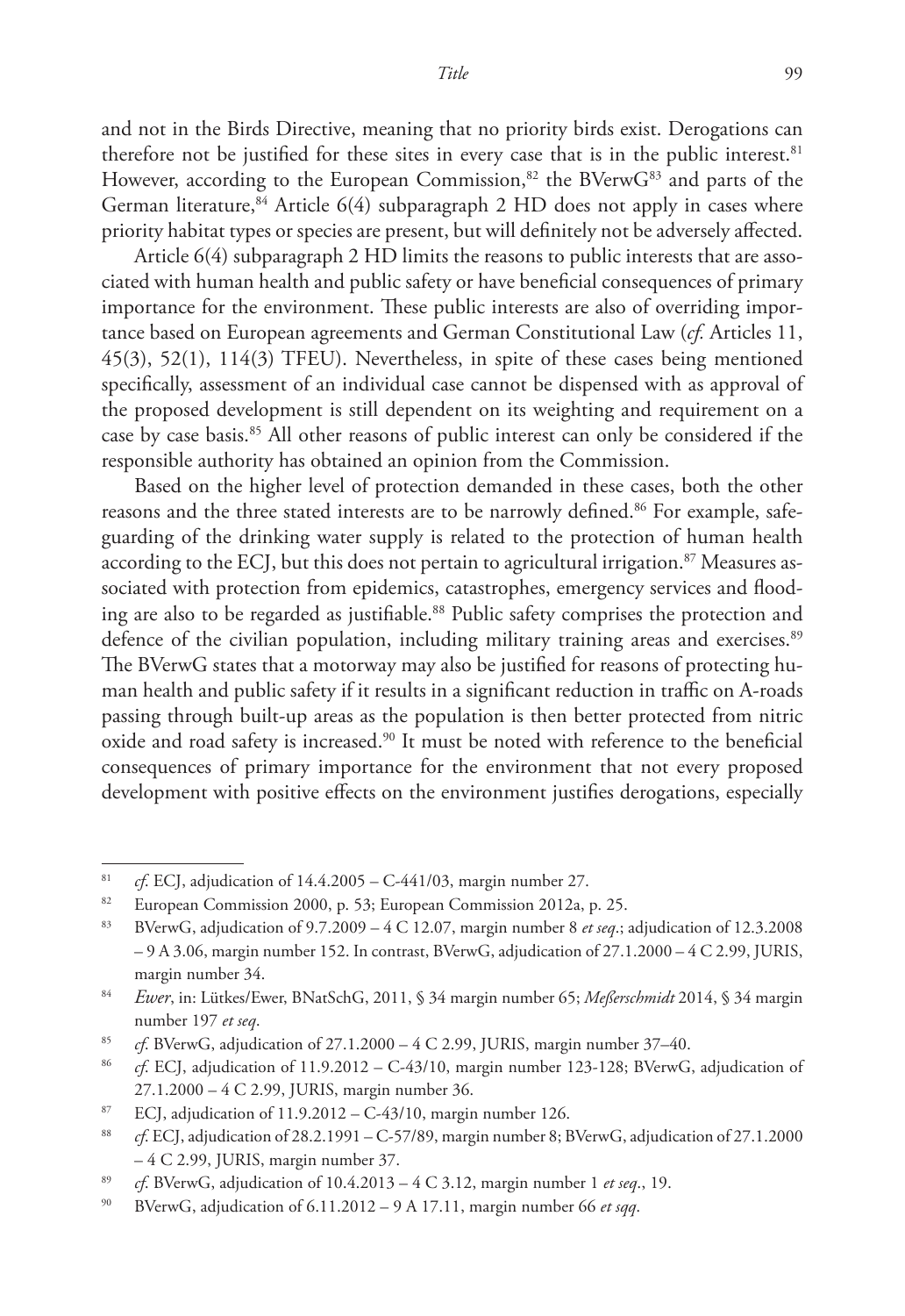when it does not necessarily have to be located in or in the vicinity of a Natura 2000 site if other locations or options are available (e.g. renewable energy plants).<sup>91</sup>

An opinion from the European Commission is to be obtained before a decision on the derogation is taken if none of the specifically mentioned reasons favour a proposed development. This procedural involvement serves the purpose of ensuring special protection of priority habitats and species and should put the Commission in the position to undertake its own evaluation of the potential adverse effects. According to the BVerwG, it must therefore be provided with comprehensive information.<sup>92</sup> Nevertheless, according to the BVerwG, the opinion issued by the Commission, whether it is positive or negative in relation to the proposed development, is not binding for the authorising body, which is why there is also no requirement for a court assessment of its veracity according to the BVerwG.<sup>93</sup> This does, indeed, agree with the wording in Article 6(4) subparagraph 2 HD. Nonetheless, the meaning and purpose of the opinion would be defeated if the authorising body were permitted to simply overrule in cases of a negative opinion. After all, the European Commission is the guardian of the Natura 2000 network and thus fulfils a special function (*cf*. Article 4(2), (9) and  $(17)$  HD).<sup>94</sup> The opinion should also prevent authorisations of proposed developments that do not comply with European Law only subsequently being revoked by infringement proceedings in accordance with Article 258 TFEU, while priority habitat types and species in the relevant site may already have incurred negative effects and possibly even irreversible consequences. An opinion that rejects the proposed development may therefore only be overruled in cases of a clear error of judgement by the Commission. However, up to now, the European Commission only exerts little control through its mainly authorising opinions.<sup>95</sup>

In the presence of a positive opinion or an erroneous rejection, reasons of public interest within the meaning of Article 6(4) subparagraph 1 HD may also justify interventions in the interests of the integrity of the Natura 2000 site.<sup>96</sup> However, based on the BVerwG, higher demands are to be made on the weighting of the reasons in such cases:

*The protective system classifies its priority elements as in need of greater protection than non-priority elements (*cf*. …). From the perspective of proportionality, this results in 'only a limited number of such imperative reasons' appearing suitable for justifying an adverse impact on priority habitat types or species (*cf*. ECJ, decision of 14 April 2005 – adjudication C-441/03 – Summary of Decisions 2005, I-3043 margin number 27). Public interests, that can surface in a variety of guises, that are of lesser importance are thus excluded a priori (e.g. leisure-related needs of the population; see ECJ, decision of 28 February 1991 – adjudication C-57/89 – Summary of Decisions 1991, I-883 margin number 22). Imperative* 

<sup>91</sup> *cf*. *Schumacher/Schumacher*, in: Schumacher/Fischer-Hüftle, BNatSchG, 2011, § 34 margin number 99; *Gellermann*, in: Landmann/Rohmer, Umweltrecht, 2016, § 34 BNatSchG margin number 46.

<sup>&</sup>lt;sup>92</sup> BVerwG, adjudication of  $23.4.2014 - 9$  A 25.12, margin number 87.

<sup>93</sup> BVerwG, adjudication of 23.4.2014 – 9 A 25.12, margin number 87.

<sup>&</sup>lt;sup>94</sup> *cf.* European Commission 2012a, p. 27.

<sup>95</sup> critical e.g. *McGillivray* 2015, p. 101 (109 *et sqq.*) and *Krämer* Journal of Environmental Law 2009, 59.

<sup>96</sup> on recognition practice European Commission 2012a, p. 9 *et seq*.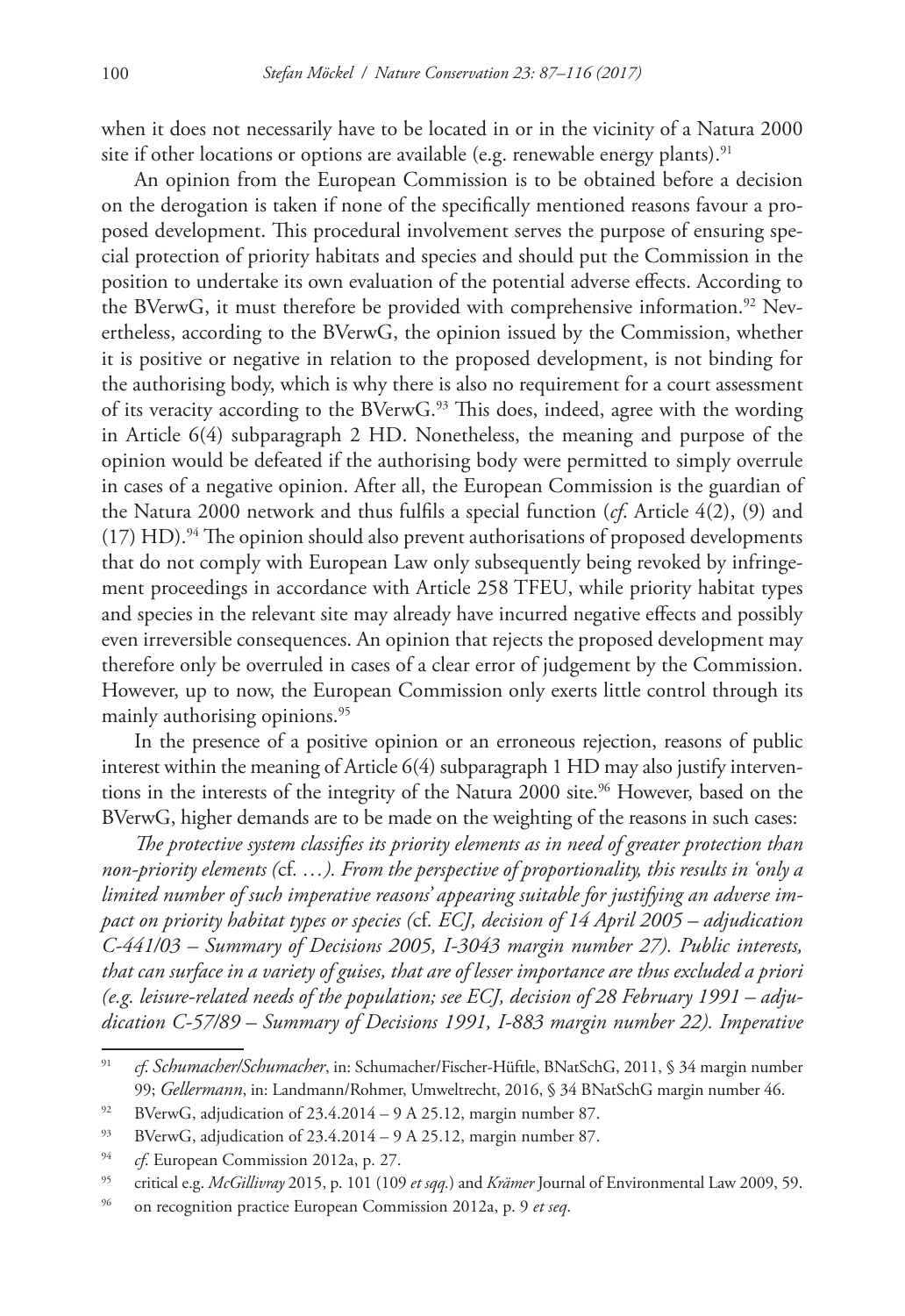*reasons of overriding public interest must generally at least fulfil the strict demands of common good given in Article 14(3) first sentence of German Constitutional Law (*cf*. decision of 16 March 2006 – BVerwG 4 A 1075.04 – BVerwG decision (BVerwGE) 125, 116 margin number 566 on Article 16(1) character c) of the Habitats Directive). In addition, in order to achieve the level required by Article 6(4) subparagraph 2 of the Habitats Directive, similarly weighty interests in the common good must be pursued through the proposed development, as have been explicitly mentioned as examples by the Council in Article 6(4) subparagraph 2 of the Habitats Directive (decision of 17 January 2007* loc. cit. *margin number 129; Hösch, German Environmental and Planning Law (UPR) 2010, 7 <8* et seq*.>; more closely probably Frenz, UPR 2011, 100 <103> and Günes/Fisahn, EurUP 2007, 220 <227>).97*

#### **4. Assessment of alternative solutions**

No alternative solutions are permitted to exist based on Article 6(4) subparagraph 1 HD and evidence for this must be provided according to the ECJ.<sup>98</sup> Based on the specific protection of integrity in Natura 2000 sites, this assessment of alternatives cannot be compared with assessments of alternatives, for example, in the strategic environmental impact assessment due to Articles 5(1) and 9(1) character b) of the Directive  $2001/42/EEC$  on the Strategic Environmental Assessment.<sup>99</sup> Rather more, it contains an avoidance rule that must be strictly adhered to (see 2).

The question arises as to what a notable alternative can be. The Habitats Directive remains silent on this. In Germany, the legislature has therefore defined an alternative more closely in § 34(3) no. 2 of the Federal Nature Conservation Act, in the sense that it must be reasonable and the purpose that is being pursued by the project can hereby be achieved in a different location, with or without a lower adverse impact. This definition was further embellished by the BVerwG:

*If the objective of the project can be realised in a location that is more favourable based on the conservation concept of the Habitats Directive or the intensity of the intervention can be reduced, then the project proponent must make use of this option. The developer shall not be granted any room for manoeuvre of any kind. In contrast to the specialist planning assessment of alternatives, the Habitats Directive statutory assessment of alternatives does not form part of a planning consideration. The authority is granted no scope for judgement in relation to the comparison of the alternatives. […] The requirements for the exclusion of alternatives increase progressively in relation to how suitable they are to the realisation of the aims of the proposed development, without leading to obvious - without reasonable doubt - disproportionate adverse impacts. What is therefore decisive in this matter is* 

<sup>&</sup>lt;sup>97</sup> BVerwG, adjudication of  $23.4.2014 - 9$  A 25.12, margin number 73.

<sup>98</sup> ECJ, adjudication of 26.10.2006 – C-239/04, margin number 36.

<sup>&</sup>lt;sup>99</sup> *cf*. BVerwG, adjudication of 9.7.2009 – 4 C 12.07, margin number 15; decision of 3.6.2010 – 4 B 54.09, margin number 9.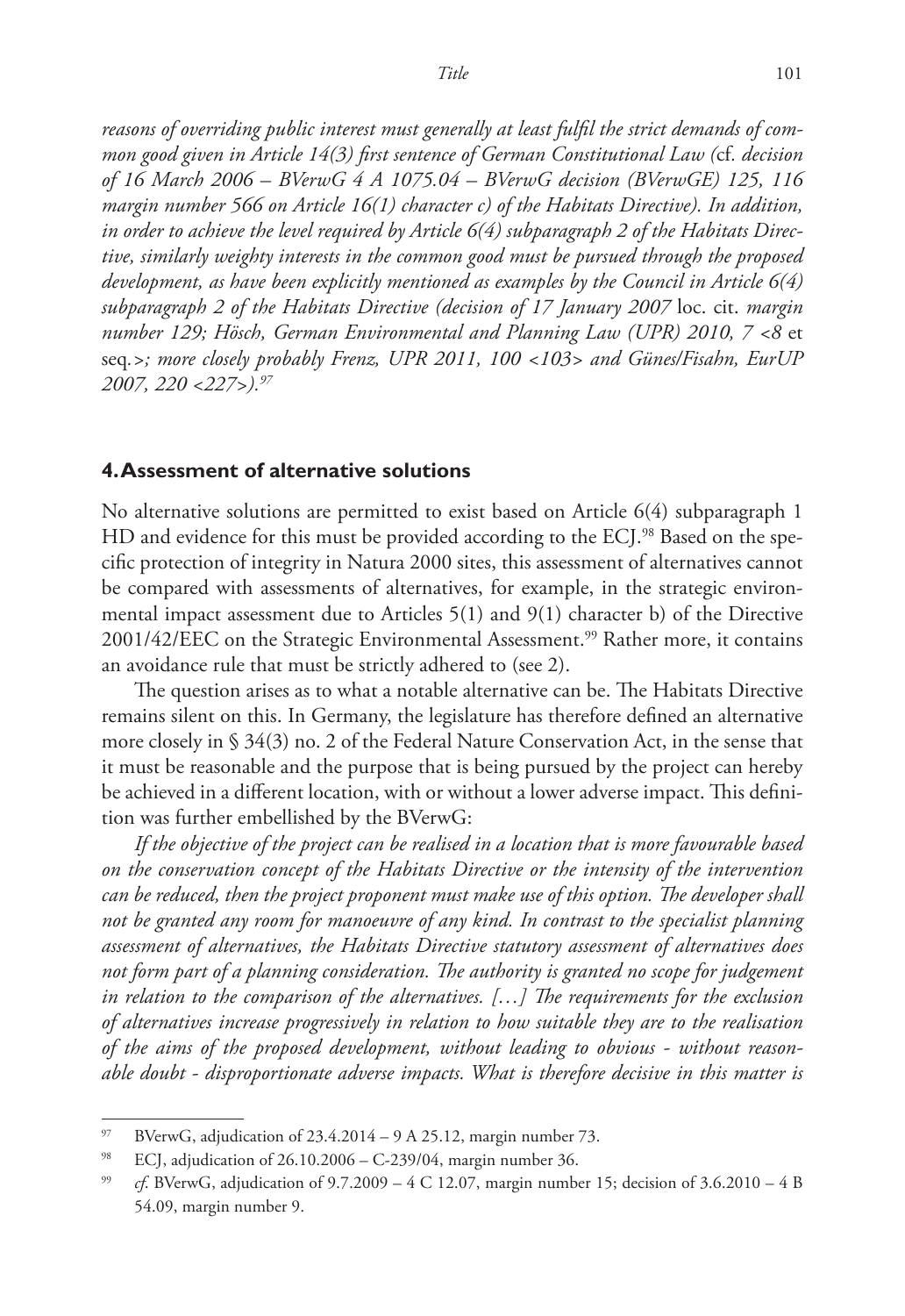*whether imperative reasons of overriding public interest demand the realisation of exactly this alternative, or whether these reasons can also be fulfilled with a different alternative (final applications by the Advocate-General Kokott on adjudication C-239/04 – summary decisions 2006, I-10183 margin number 43, 46).100*

The responsible authority is also under the obligation to fully assess the alternatives on its own motion and is not permitted, for example, to limit this assessment to the alternatives considered by the developer without conducting its own assessment, as the Natura 2000 impact assessment, overall, is an official assessment and authorisation procedure.<sup>101</sup>

However, settled BVerwG jurisdiction imposes four restrictions on what are essentially strict standards for assessment:

- 1. the alternative must not result in a different project,
- 2. it must be realisable and proportionate,
- 3. it shall not have a significant adverse impact on public interests and
- 4. it must be more advantageous to the Natura 2000 network.<sup>102</sup>

The high levels of protection of the integrity of Natura 2000 sites and the coherence of the network that demand the greatest possible levels of care are to be considered with reference to the scope of these four conditions. Therefore, only weighty reasons can justify the exclusion of an alternative solution.<sup>103</sup>

In the case of proposed linear developments (e.g. roads, railways), the search for alternatives must not be limited solely to the planning corridor, i.e. the course of the route most suited to the aims of the proposed development from a transport perspective.104 This can, for example, be carried out based on a broad environmental impact assessment that is composed of a spatial sensitivity analysis and a comparison of variants.105 In this process, according to the BVerwG, a summary appraisal of the potential for adverse impacts is sufficient for routes outside the planning corridor.<sup>106</sup> Even in the

<sup>100</sup> BVerwG, decision of 3.6.2010 – 4 B 54.09, margin number 9. Settled case law, e.g. BVerwG, adjudication of  $9.2.2017 - 7$  A 2.15, margin number 410; adjudication of  $6.11.2013 - 9$  A 14.12, margin number 74; adjudication of 12.3.2008 – 9 A 3.06, margin number 170; adjudication of 17.5.2002 – A 28.01, BVerwGE 116, p. 254 (262). Exception in the case of national defence (BVerwG, adjudication of 10.4.2013 – 4 C 3.12, margin number 19).

<sup>&</sup>lt;sup>101</sup> *cf*. ECJ, adjudication of 26.10.2006 – C-239/04, margin number 36–40.

<sup>102</sup> settled case law, e.g. BVerwG, adjudication of 6.11.2013 – 9 A 14.12, margin number 74 *et seq*.; adjudication of  $23.4.2014 - 9$  A  $25.12$ , margin number 78; adjudication of  $6.11.2012 - 9$  A  $17.11$ , margin number 70.

<sup>103</sup> *cf*. BVerwG, adjudication of 28.3.2013 – 9 A 22.11, margin number 105.

<sup>104</sup> *cf*. ECJ, adjudication of 26.10.2006 – C-239/04, margin number 36–40; BVerwG, decision of 28.11.2013 – 9 B 14.13, margin number 15; adjudication of 6.11.2013 – 9 A 14.12, margin number 75.

<sup>&</sup>lt;sup>105</sup> BVerwG, adjudication of  $6.11.2013 - 9$  A 14.12, margin number 88.

<sup>106</sup> BVerwG, decision of 28.11.2013 – 9 B 14.13, margin number 15; adjudication of 6.11.2013 – 9 A 14.12, margin number 75.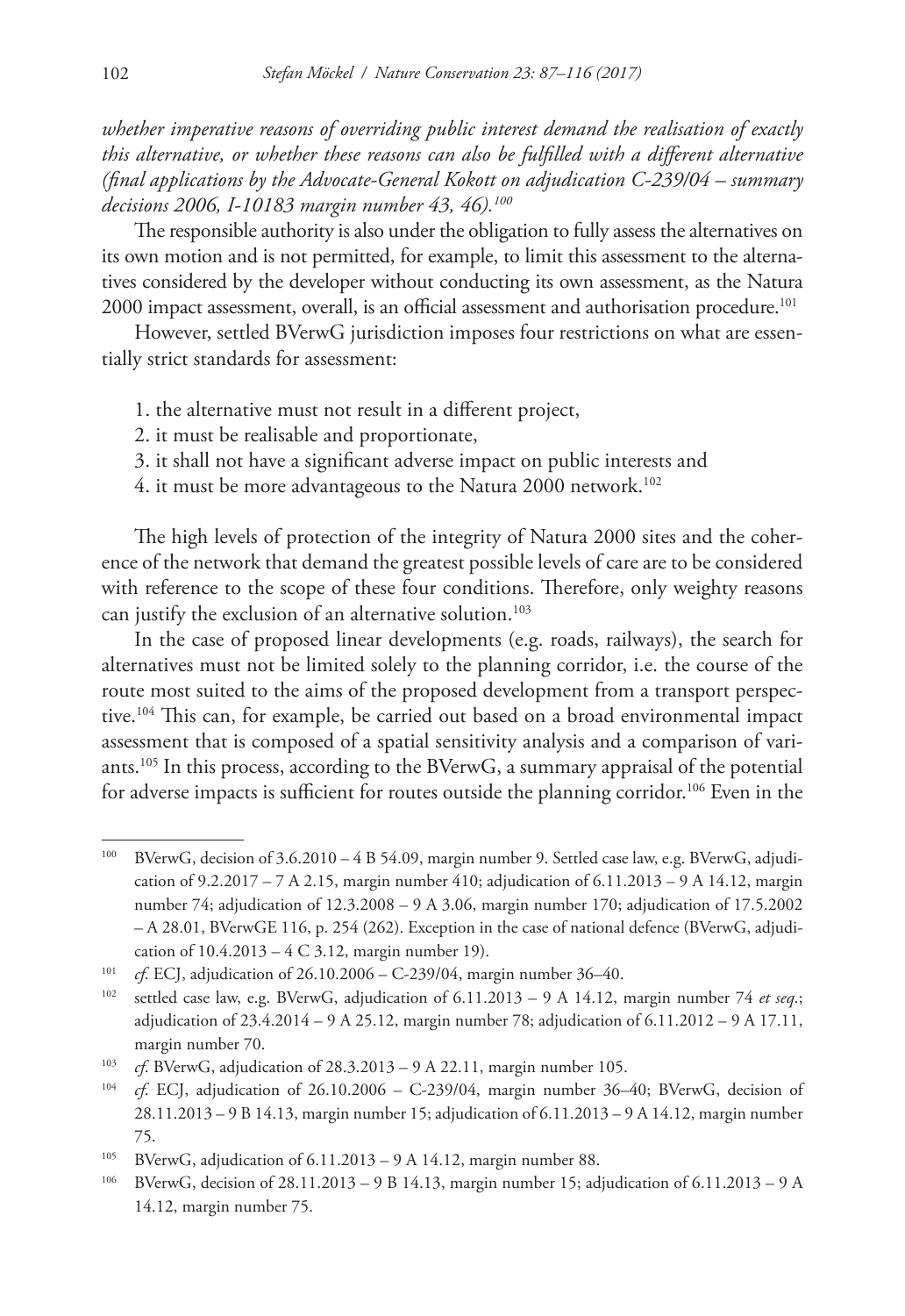case of proposed developments with a fixed location (e.g. airports), an assessment must be carried out on whether a different location offers an alternative solution.<sup>107</sup>

#### **4.1. No other project**

#### In detail, the BVerwG states:

*However, only those changes shall be regarded as an alternative that do not touch upon the identity of the proposed development. An alternative can no longer be referred to as such in cases where this results in a different project, where the aims pursued in a permissible manner by the developer can no longer be realised. An expectation of curtailment to the degree of fulfilment of these aims is the only reasonable option. In contrast, a planning variant does not need to be considered if it cannot be realised without giving up independent partial aims that are being pursued through the proposed development (…).108*

An alternative that results in a different project is therefore not an alternative that needs to be considered. In the prevailing view in Germany this shall apply, in particular, to system or concept alternatives and abandonment (so-called zero-option).<sup>109</sup> According to the BVerwG, alternatives that are associated with material compromises in relation to the degree of fulfilment of the aims are dismissed, whereby this depends on the individual case as the boundaries are fluid.<sup>110</sup>

But the subjective notions of the developer and the proponent's weighting of different partial aims are not relevant to the question of when a different project is present.<sup>111</sup> This also applies to proposed developments with a fixed location, such as airports and seaports.112 What are decisive are the imperative reasons of public interest

<sup>107</sup> BVerwG, decision of 3.6.2010 – 4 B 54.09, margin number 9.

<sup>108</sup> BVerwG, decision of 3.6.2010 – 4 B 54.09, margin number 9. Settled case law, e.g. BVerwG, adjudication of  $9.2.2017 - 7$  A 2.15, margin number 410; adjudication of  $6.11.2012 - 9$  A 17.11, margin number 70; adjudication of 17.1.2007 – 9 A 20.05, margin number 143.

<sup>109</sup> so e.g. BVerwG, adjudication of 9.2.2017 – 7 A 2.15, margin number 418 *et seq.*; *Gellermann*, in: Landmann/Rohmer, Umweltrecht, 2016, § 34 BNatSchG margin number 36; *Mühlbauer*, in: Lorz et al., Naturschutzrecht, 2013, § 34 BNatSchG margin number 22. Other opinion European Commission 2012b, p. 7, 9.

<sup>110</sup> e.g. BVerwG, adjudication of 9.2.2017 – 7 A 2.15, margin number 414 *et seq*. For example, for the BVerwG, an A-road is no longer an alternative to an intercity motorway (BVerwG, adjudication of 8.1.2014 – 9 A 4.13, margin number 73), which is not a convincing argument, given the potential for standards of construction with four lanes and no crossings that are also possible for A-roads.

<sup>111</sup> *Winter* NuR 2010, 601 (605). *cf*. BVerwG, adjudication of 9.2.2017 – 7 A 2.15, margin number 411, but restricting to public aims named by the developer; BVerwG, adjudication of 6.11.2013 – 9 A 14.12, margin number 78 *et seq*. in relation to the question of whether an urban motorway actually constitutes a different project to an intercity motorway; BVerwG, adjudication of 23.4.2014 – 9 A 25.12, margin number 80 in relation to bypasses with three to four lanes instead of a motorway; BVerwG, adjudication of 9.7.2009 – 4 C 12.07, margin number 34 *et seq*. in relation to short-haul airports instead of intercontinental airports.

<sup>112</sup> BVerwG, decision of 3.6.2010 – 4 B 54.09, margin number 9 f.; *Winter* NuR 2010, 601 (606).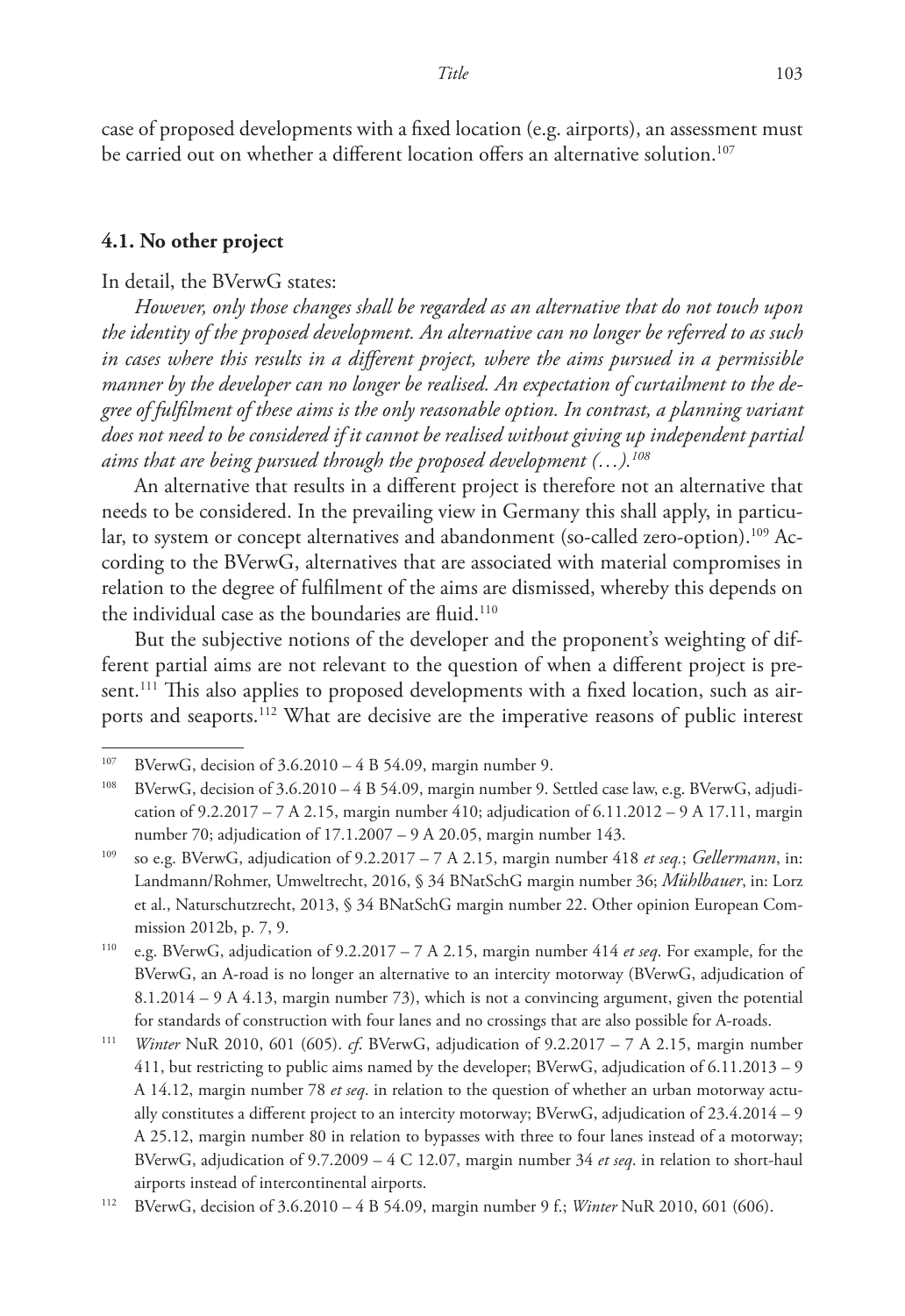that favour the proposed development and their weight,<sup>113</sup> whereby political aims carry less weight than statutory aims.<sup>114</sup> In this respect, system alternatives - for example use of railway lines instead of constructing or expanding a road or dredging a river - should not be summarily excluded if the public interests that are being pursued (e.g. transport of people and goods between A and B) can be realised in a reasonable manner, without huge compromises, and significant adverse impacts on Natura 2000 sites can be avoided.<sup>115</sup> After all, in that case, a realisation of the proposed development in spite of adverse impacts on the site would certainly not constitute rational and responsible governmental handling and would not be "imperative" within the meaning of the BVerwG decisions presented in 4.1. Because of these reasons and contrary to the opinion of the BVerwG116 the developer cannot restrict the public interests, which are to be taken as IROPI for the justification of a derogation and as the basis for the assessment of alternatives solutions in Article 6(4) HD.

Furthermore, compromises in relation to the degree of fulfilment of the aims are insignificant if the partial aims excluded in an alternative do not serve overriding public interests or only serve private interests in situations with mixed interests (e.g. airports). In cases where the proposed development will actually affect priority habitat types or species, non-realisable partial aims must serve the overriding important public interests given in Article 6(4) subparagraph 2 HD (see 3.2).

### **4.2. Realisable and not disproportionate**

Alternatives that are not possible for statutory or actual reasons, or where the likelihood of realisation is highly uncertain, are purely theoretical alternatives and not admissible.117 This can be the case, in particular for proposed developments with little flexibility in relation to their fixed location. However, certain difficulties do not exclude alternatives a priori.<sup>118</sup>

Furthermore, according to the BVerwG, alternatives that are associated with disproportionate costs are also excluded based on the principle of proportionality in Article 5(4) TEU:

<sup>113</sup> BVerwG, decision of 3.6.2010 – 4 B 54.09, margin number 9; Advocate-General *Kokott* in ECJ, adjudication of 26.10.2006 – C-239/04, margin number 46; *Winter* NuR 2010, 601 (605). Different BVerwG, adjudication of 9.2.2017 – 7 A 2.15, margin number 412.

<sup>114</sup> *cf*. ECJ, adjudication of 15.5.2014 – C-521/12 – Briels, margin number 36; BVerwG, adjudication of 9.2.2017 – 7 A 2.15, margin number 411; adjudication of 28.3.2013 – 9 A 22.11, margin number 99, 111.

<sup>115</sup> *cf*. Advocate-General *Kokott* in ECJ, adjudication of 26.10.2006 – C-239/04, margin number 43; *Winter* NuR 2010, 601, 605.

<sup>116</sup> BVerwG, adjudication of 9.2.2017 – 7 A 2.15, margin number 411 *et seq*.

<sup>117</sup> *cf*. BVerwG, adjudication of 28.3.2013 – 9 A 22.11, margin number 105; decision of 3.6.2010 – 4 B 54.09, margin number 6, 10; adjudication of 9.7.2009 – 4 C 12.07, margin number 16 and 33.

<sup>118</sup> *cf*. ECJ, adjudication of 26.10.2006 – C-239/04, margin number 38.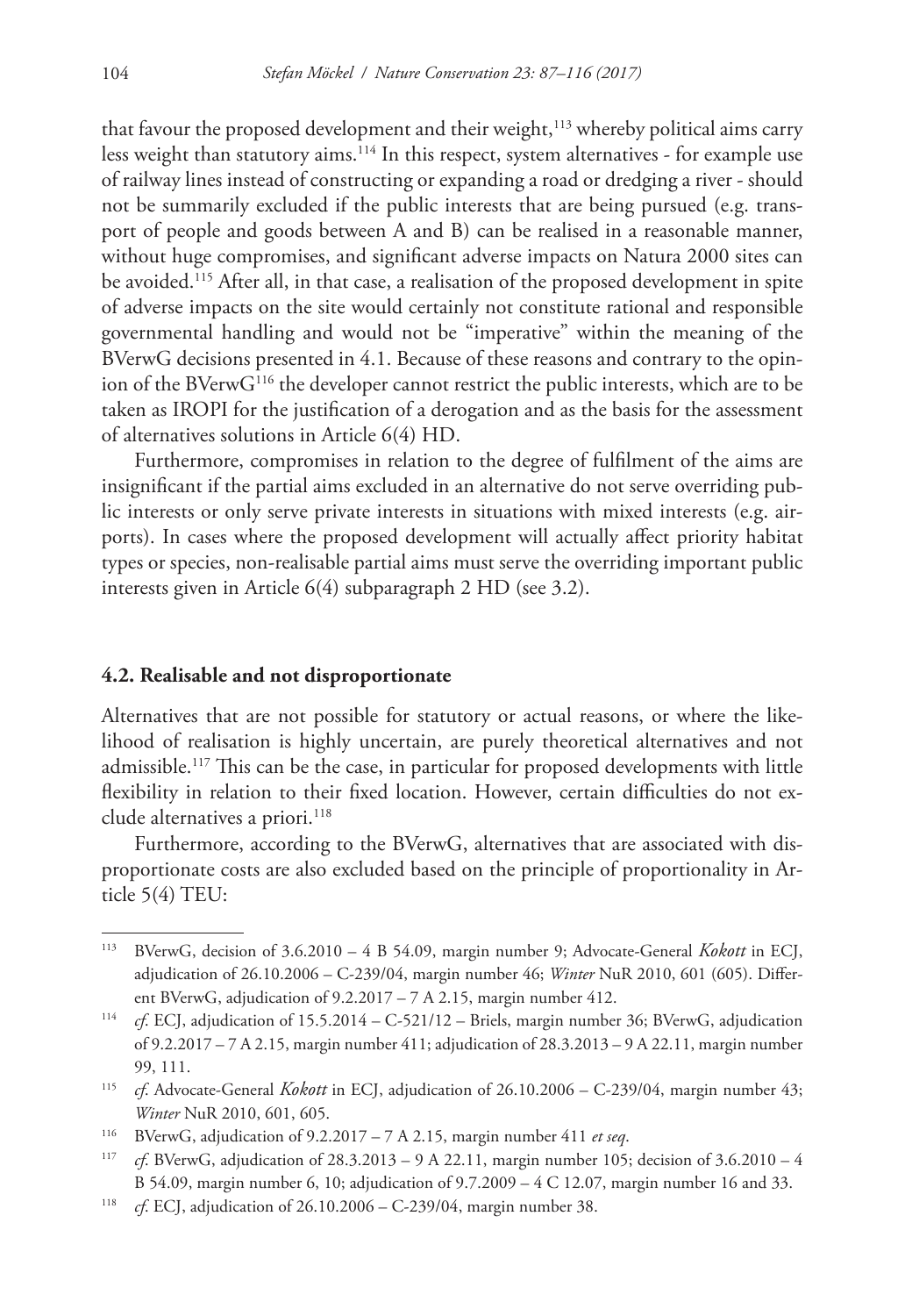*The reasonable level of attempts at avoidance must not exceed any sensible relation to the gains that can thereby be achieved for nature and the environment. In this context, financial considerations may tip the balance. Whether the costs are disproportionate to the protective system laid down in accordance with Article 6 of the Habitats Directive shall, as always, be weighed up against the shared protected natural resources that are adversely affected. The guiding principle for this is provided by the severity of the adverse impact on the site, the number and importance of any habitat types or species that may be affected and the degree of incompatibility with the conservation aims.119*

However, based on a recent ECJ decision, arguments relating to costs are essentially less important than the interests in integrity:

*In consideration of the narrow interpretation of Article 6(4) of this Directive, which was referred to in margin number 73 of the above decision, the selection of alternative solutions shall therefore be prohibited from being based solely on the economic costs of such measures.120*

In the disproportionate financial question, the financial power of the developer must therefore not be considered, something that is also often difficult to determine in the not uncommon case where the government is the proponent (e.g. road and rail construction) and might well be achieved in exceptional cases. Furthermore, the comparison must also not simply focus on the construction and maintenance costs of the project and the alternative. However, in some of its decisions, the BVerwG has approved the exclusion of alternatives due to higher construction costs, without the provision of any further justification or weighing-up.121 The question of the level at which additional costs become disproportionate in either relative or absolute terms cannot be answered without making a comparison with the nature conservation gains made through an alternative in each individual case. According to the ECJ, even the demolition of a prematurely built installation is essentially not an alternative that is to be excluded.<sup>122</sup> According to the BVerwG, the work and time involved for a new approval or planning approval procedure also poses no obstacle.123

Quite rightly, the BVerwG stipulates that disproportionality must be assessed in relation to the achievable protection of the Natura 2000 network. However, this costbenefit analysis also raises questions that are very difficult to answer as costs must be compared with non-monetary values in such cases. The Natura 2000 sites and their natural resources have no monetary value, rather more; only potential estimates can be made of their "cash" value.124 It must be noted in this process that the protected habitat types and species are not only being protected for their own sake. On the

<sup>119</sup> BVerwG, adjudication of 27.1.2000 – 4 C 2.99, JURIS, margin number 31. Confirming, e.g. BVerwG, adjudication of 28.3.2013 – 9 A 22.11, margin number 105; adjudication of 6.11.2012 – 9 A 17.11, margin number 70.

<sup>120</sup> ECJ, adjudication of 14.1.2016 – C-399/14, margin number 77.

<sup>121</sup> BVerwG, adjudication of 17.1.2007 – 9 A 20.05, margin number 142; adjudication of 28.3.2013 – 9 A 22.11, margin number 110.

<sup>122</sup> ECJ, adjudication of 14.1.2016 – C-399/14, margin number 68–75.

<sup>&</sup>lt;sup>123</sup> BVerwG, decision of  $3.6.2010 - 4 B 54.09$ , margin number 7.

<sup>124</sup> European Commissiom 2013b.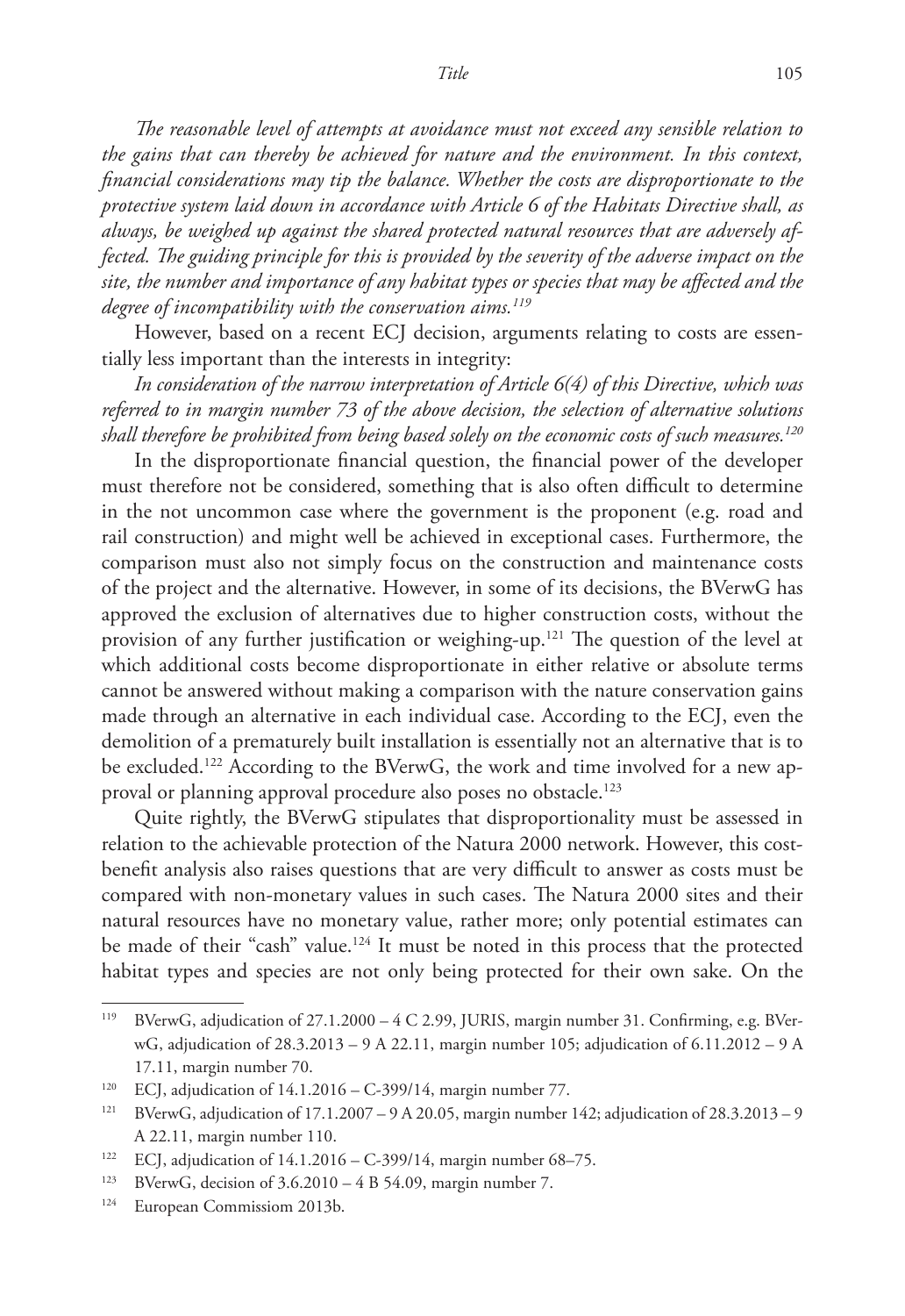contrary, these habitat types and species and the Natura 2000 site in question, as well as the entire network, provide society with diverse ecosystem services, $125$  for example, water purification and storage, carbon sequestration, an ecological balance between beneficial species and pests, or recreation in nature. This complex monetary assessment can generally not be carried out within the scope of an authorisation procedure as it requires comprehensive investigations and surveys.126 The outcome would also only provide a relatively coarse estimate of its worth that was associated with uncertainty.

Given the difficulties associated with determining disproportionality, the exclusion of an alternative solely due to disproportionate costs should only be possible in rare, very clear cases, whereby further reasons should also militate against the alternative.<sup>127</sup>

#### **4.3. No significant adverse impact on other public interests**

According to the general weighting of the conservation interest in conjunction with other interests in Article 6(4) HD, the BVerwG excludes any alternatives that, contrary to the planned development, have a significant adverse impact on other public interests.128 However, this far-reaching proviso must be limited due to the high level of protection of integrity in Natura 2000 sites. Not every public interest outweighs the interest in the protection of integrity - even in cases of a significant adverse impact. Rather, imperative reasons of overriding public interest must also be used as the sole basis in such cases (see 3.1). These imperative reasons manifest mainly in statutory regulations on protection or targets. Alternatives are therefore eliminated, in particular, when they would have a significant adverse impact on the interests listed in Article  $6(4)$ subparagraph 2 HD - protection of human health, public safety and environmental protection. In contrast, other public interests that are not committed to statutes or general standards, such as promotion of the regional economy and improved transport links,<sup>129</sup> leisure-related needs<sup>130</sup> or purely transport-technical arguments,<sup>131</sup> do not limit the assessment of alternatives on principle. According to the BVerwG, the latter shall also apply to the site-independent conservation of species within the meaning of Articles 12-16 HD and Articles 5-9 BD, as the protection of a site constitutes the more specific protective system.<sup>132</sup>

<sup>&</sup>lt;sup>125</sup> *cf*. Millenium Ecosystem Assessment 2005.

<sup>126</sup> *cf*. TEEB 2011.

<sup>&</sup>lt;sup>127</sup> *cf*. BVerwG, adjudication of 23.4.2014 – 9 A 25.12, margin number 85.

<sup>&</sup>lt;sup>128</sup> BVerwG, adjudication of  $23.4.2014 - 9$  A 25.12, margin number 78; adjudication of 6.11.2013 - 9 A 14.12, margin number 74, 80; adjudication of 28.3.2013 – 9 A 22.11, margin number 105.

<sup>129</sup> *cf*. BVerwG, adjudication of 23.4.2014 – 9 A 25.12, margin number 84; adjudication of 28.3.2013 – 9 A 22.11, margin number 102, 109, however, with this being allocated greater weighting.

<sup>&</sup>lt;sup>130</sup> BVerwG, adjudication of 6.11.2013 – 9 A 14.12, margin number 72.

<sup>&</sup>lt;sup>131</sup> BVerwG, adjudication of  $6.11.2013 - 9$  A 14.12, margin number 90.

<sup>132</sup> BVerwG, adjudication of 6.11.2012 – 9 A 17.11, margin number 80.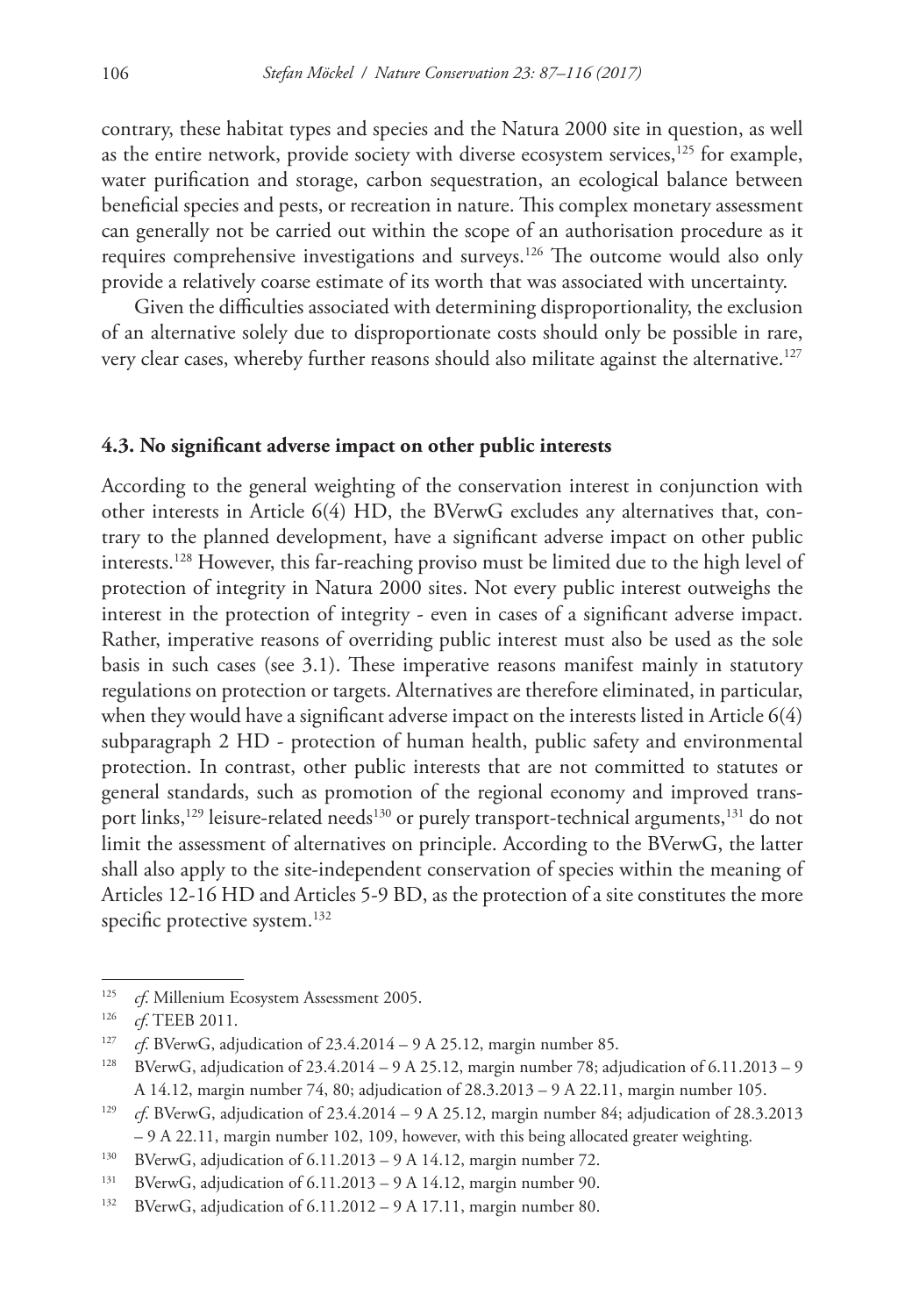#### **4.4. More advantageous to the Natura 2000 network**

The alternatives that are to be considered must be more advantageous to both the affected site and to the entire Natura 2000 network. This is the case if an alternative would not have a significant adverse impact on any of the Natura 2000 sites. If other Natura 2000 sites are also affected, then after the BVerwG an alternative is only more favourable if there are no adverse impacts on priority habitat types or species in these sites:

*In the event that the solution issued with planning approval and a planning alternative both have an effect on Sites of Community Importance, then a coarse analysis shall be carried out and the decision shall be made solely on the basis of the severity of the adverse impact, based on the characteristics used for differentiation laid down in Article 6 of the Habitats Directive. The investigation shall therefore only focus on whether there is an adverse impact on habitat types in Annex I or on animal species in Annex II of the Habitats Directive and whether the habitat types that are adversely affected are classified as priority or non-priority. In contrast, the criteria for more detailed differentiation that must be noted when registering a site (Article 4(1) subparagraph 1 first sentence Habitats Directive in association with Annex III phase 1) shall not be considered in the comparison of routes; a differentiation within the stated groups based on the value and number of affected habitat types or species and the given intensity of the impact shall therefore not be repeated within the stated groups (…).133*

In other words, the BVerwG states that an alternative is eliminated if priority or only non-priority natural resources are affected in the proposed variant and in the alternative solution.<sup>134</sup> In such cases, based on the court, the decision rests with the planning assessment and the authority is granted some scope within the assessment, in contrast to the statements cited above.<sup>135</sup>

This generalising coarse differentiation that does not consider the differences in severity of the adverse impacts on sites cannot be viewed as in compliance with the Directive.<sup>136</sup> A proposed development can have a highly variable impact on a Natura 2000 site, depending on its type, extent and duration, previous pressures on the site and the cumulative effects of other proposed developments, as well as the condition of the habitat types and species that are under protection. The following examples are highlighted:

<sup>133</sup> BVerwG, adjudication of 6.11.2013 – 9 A 14.12, margin number 75. Settled case law, e.g. BVerwG, adjudication of 28.3.2013 – 9 A 22.11, margin number 105; adjudication of 12.3.2008 – 9 A 3.06, margin number 170 *et seq*.

<sup>134</sup> *cf*. BVerwG, adjudication of 8.1.2014 – 9 A 4.13, margin number 72; adjudication of 6.11.2013 – 9 A 14.12, margin number 87; adjudication of 28.3.2013 – 9 A 22.11, margin number 107.

<sup>135</sup> BVerwG, adjudication of 23.4.2014 – 9 A 25.12, margin number 84, 86; decision of 9.12.2011 – 9 B 44.11, margin number 7.

<sup>136</sup> similar to *Gellermann*, in: Landmann/Rohmer, Umweltrecht, 2016, § 34 BNatSchG margin number 37.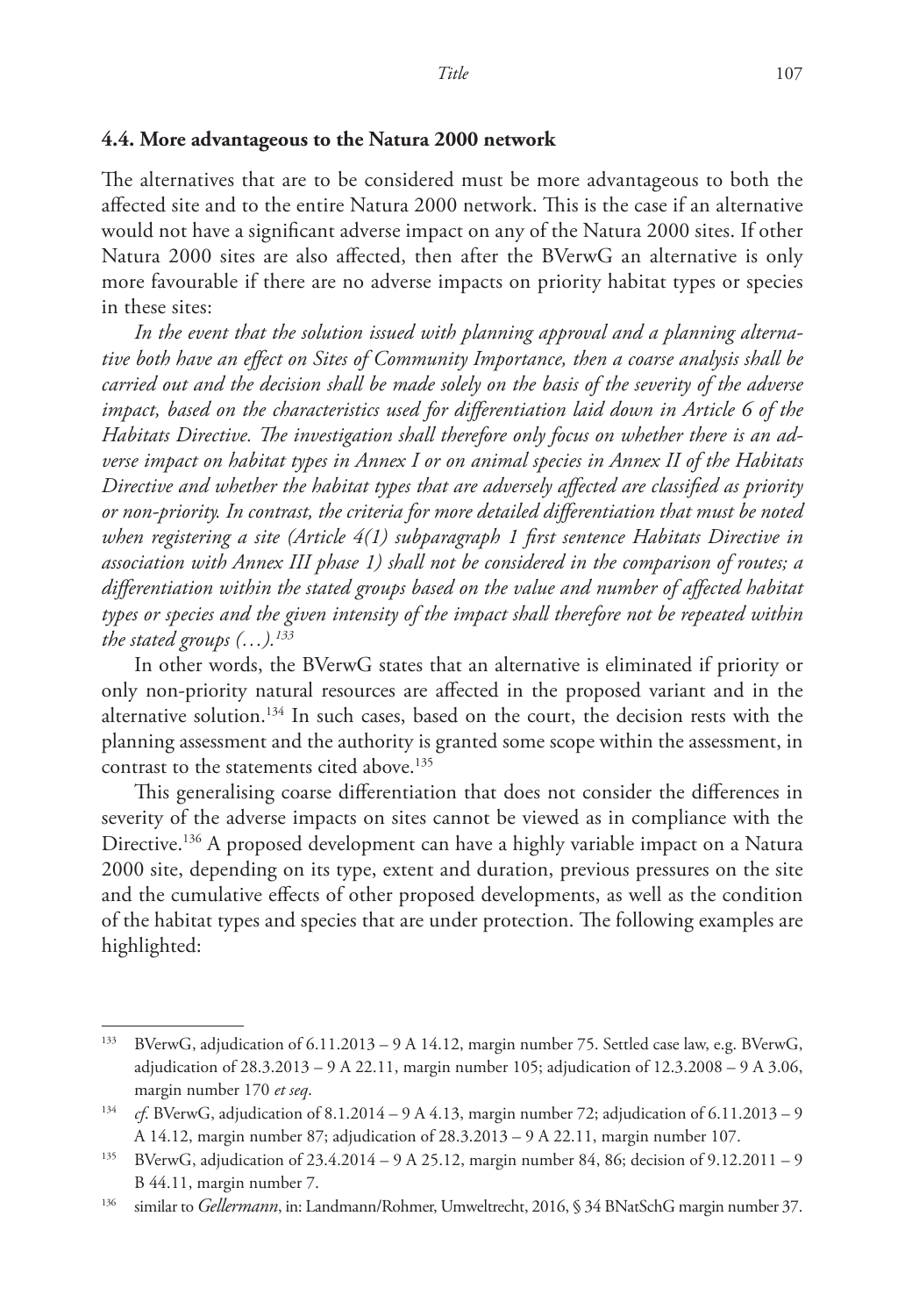- loss of land in the site due to construction works and installations, resulting in the destruction of, or adverse impacts on, types of habitat and habitats and territories occupied by some species, <sup>137</sup>
- effects of cutting through the site or barriers within the site as well as in relation to habitats or populations outside the site, especially in the case of roads, railway lines and waterways, but also e.g. in the case of larger scale wind power plants or opencast mining,138
- risk of collisions due to, for example, the operation of roads and railways or wind energy systems, 139
- changes to the water balance in the landscape through, for example, a reduction in the groundwater level or changes to/diversions of water bodies to make space for, e.g. roads or railways, mines, energy production, drinking water production or agriculture,<sup>140</sup>
- emission of noise, vibration, light and compounds within or into the site from the outside, such as nitrogen emissions from roads, power plants or agricultural land or chloride emissions from roads due to winter salting.<sup>141</sup>

<sup>140</sup> ECJ, adjudication of 15.5.2014 – C-521/12, margin number 12, 23; adjudication of 13.12.2007 – C-418/04, margin number 256 *et seq*.; BVerwG, adjudication of 12.3.2008 – 9 A 3.06, margin number 97 *et sqq*.

<sup>137</sup> *cf*. only ECJ, adjudication of 11.4.2013 – C-258/11, margin number 37 *et sqq*.; adjudication of 24.11.2011 – C-404/09, margin number 97 *et sqq*.; adjudication of 14.1.2016 – C-141/14, margin number 63 *et sqq*.; BVerwG, adjudication of 23.4.2014 – 9 A 25.12, margin number 67 *et sqq*., 71 *et sqq*.; adjudication of 28.3.2013 – 9 A 22.11, margin number 71 *et sqq*.

<sup>138</sup> ECJ, adjudication of 20.5.2010 – C-308/08, margin number 25; adjudication of 24.11.2011 – C-404/09, margin number 146 *et sqq*., 166 *et sqq*.; adjudication of 14.1.2016 – C-141/14, margin number 59, 75; BVerwG, decision of 23.1.2015 – 7 VR 6.14, margin number 16, 27; adjudication of 14.7.2011 – 9 A 12.10, margin number 93; adjudication of 14.4.2010 - 9 A 5.08, margin number 33.

<sup>139</sup> ECJ, adjudication of 20.5.2010 – C-308/08, margin number 37–52; BVerwG, decision of 23.1.2015 – 7 VR 6.14, margin number 27; decision of 7.2.2011 – 4 B 48.10, margin number 6.

<sup>&</sup>lt;sup>141</sup> Nitrogen: ECJ, adjudication of  $15.5.2014 - C-521/12$ , margin number 12, 23, adjudication of 11.9.2012 – C-43/10, margin number 98 *et sqq*.; BVerwG, decision of 5.9.2012 – 7 B 24.12, margin number 7 *et sqq*.; adjudication of 23.4.2014 – 9 A 25.12, margin number 26 *et seq*., 45 *et seq*.; adjudication of  $29.9.2011 - 7$  C  $21.09$ , margin number 41; adjudication of  $14.4.2010 - 9$  A  $5.08$ , margin number 87; decision of 26.11.2007 – 4 BN 46.07, margin number 11; adjudication of 12.3.2008 – 9 A 3.06, margin number 107 *et sqq*.; adjudication of 17.1.2007 – 9 A 20.05, margin number 101 *et sqq*. Chloride: BVerwG, adjudication of 3.5.2013 – 9 A 16.12, margin number 36 *et sqq*.; adjudication of 14.7.2011 – 9 A 12.10, margin number 78. Noise/vibration: ECJ, adjudication of 24.11.2011 – C-404/09, margin number 146 *et sqq*., 166 *et sqq*.; BVerwG, adjudication of 18.12.2014 – 4 C 35.13, margin number 34, 43 *et seq*.; adjudication of 28.3.2013 – 9 A 22.11, margin number 84, 88 *et seq*.; adjudication of 6.11.2012 – 9 A 17.11, margin number 45; adjudication of 23.4.2014 – 9 A 25.12, margin number 51. Light/optical disturbance: BVerwG, adjudication of 28.3.2013 – 9 A 22.11, margin number 74–76; adjudication of 23.4.2014 – 9 A 25.12, margin number 51.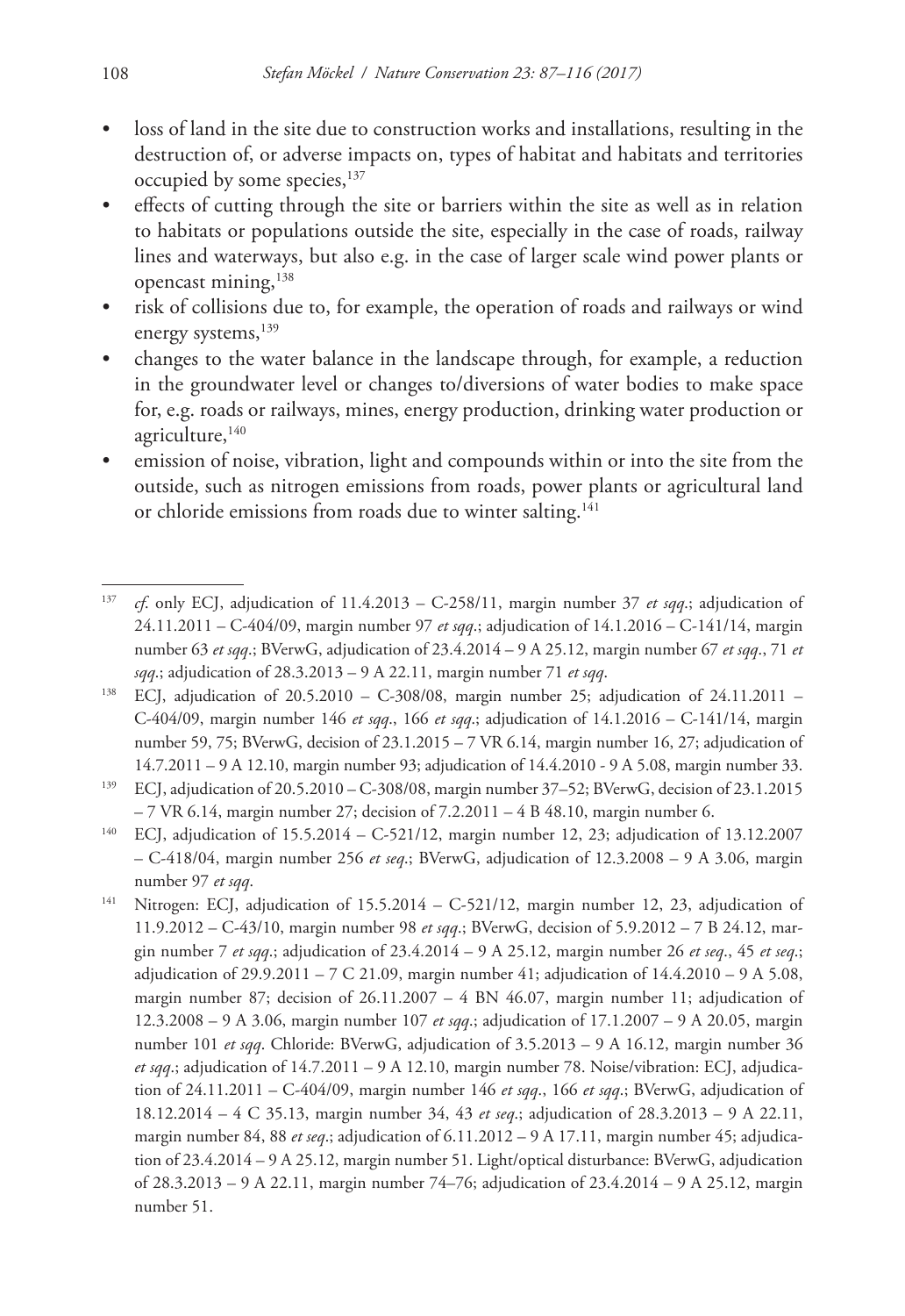Article 6(4) subparagraph 1 HD gives no indication that the differentiated assessment of the effects of a proposed development as stipulated in Article 6(3) HD is now to be irrelevant to the examination of alternatives.<sup>142</sup> The latter point would also contravene settled case law,143 whereby a full appropriate assessment is an indispensable condition for a derogating authorisation. The ECJ has now expressly emphasised that neither potential deterioration and disturbance, nor possible advantages that may arise from them, can be disregarded during the search for an alternative.<sup>144</sup> It follows from the meaning and purpose of the appropriate assessment overall, and from the nature of the derogation assessment as an exception provision, that significant impacts on Natura 2000 sites and on the coherence of the network must be kept as low as is possible. The BVerwG refers to this as "the concept of the greatest possible level of care" (see 2). The resultant obligatory instruction for a careful investigation in individual cases<sup>145</sup> must also apply to the derogation assessment.<sup>146</sup> Purely practical reasons, such as the avoidance of further appropriate assessments, do not justify a watering down of the strict protection of integrity, so long as the scope of the assessment for alternatives does not reach the threshold of disproportionality. This is hardly likely to apply to purely procedural costs.<sup>147</sup> Furthermore, alternatives do not need to be investigated in depth for their Natura 2000 compatibility if they have already been eliminated for the other reasons given above or the results of their screening already indicate that severe adverse impacts are to be expected. On principle, the result must therefore also provide a full comparison of the severity of the adverse impacts on Natura 2000 sites during the assessment of alternatives.<sup>148</sup>

#### **5. Compensatory measures**

Pursuant to Article 6(4) subparagraph 1 HD, all necessary compensatory measures are to be taken to ensure that the global coherence of Natura 2000 is protected. European law on the conservation of natural habitats is designed to achieve a good conservation status for the selected species and habitat types in their natural areas of distribution

<sup>&</sup>lt;sup>142</sup> In contrast, in the case of an alternative being financially disproportionate, the BVerwG recognises 'the severity of the adverse impact on the site, the number and importance of any habitat types or species that may be affected and the degree of incompatibility with the conservation aims' as criteria for assessment (BVerwG, adjudication of 28.3.2013 – 9 A 22.11, margin number 105). Probably similar to the necessity for demolishing a proposed development built prematurely (BVerwG, decision of 6.3.2014 – 9 C 6.12, margin number 47).

<sup>143</sup> see footnote 29.

<sup>144</sup> ECJ, adjudication of 14.1.2016 – C-399/14, margin number 74.

<sup>&</sup>lt;sup>145</sup> *cf.* only ECJ, adjudication of 15.5.2014 - C-521/12, margin number 27.

<sup>146</sup> as stated in BVerwG, adjudication of 6.11.2013 – 9 A 14.12, margin number 79. *cf*. *Winter* NuR 2010, 601 (603 *et sqq*.).

<sup>147</sup> *cf*. BVerwG, decision of 3.6.2010 – 4 B 54.09, margin number 7.

<sup>&</sup>lt;sup>148</sup> *cf*. ECJ, adjudication of 11.9.2012 – C-43/10, margin number 114; European Commission 2012a, p. 7.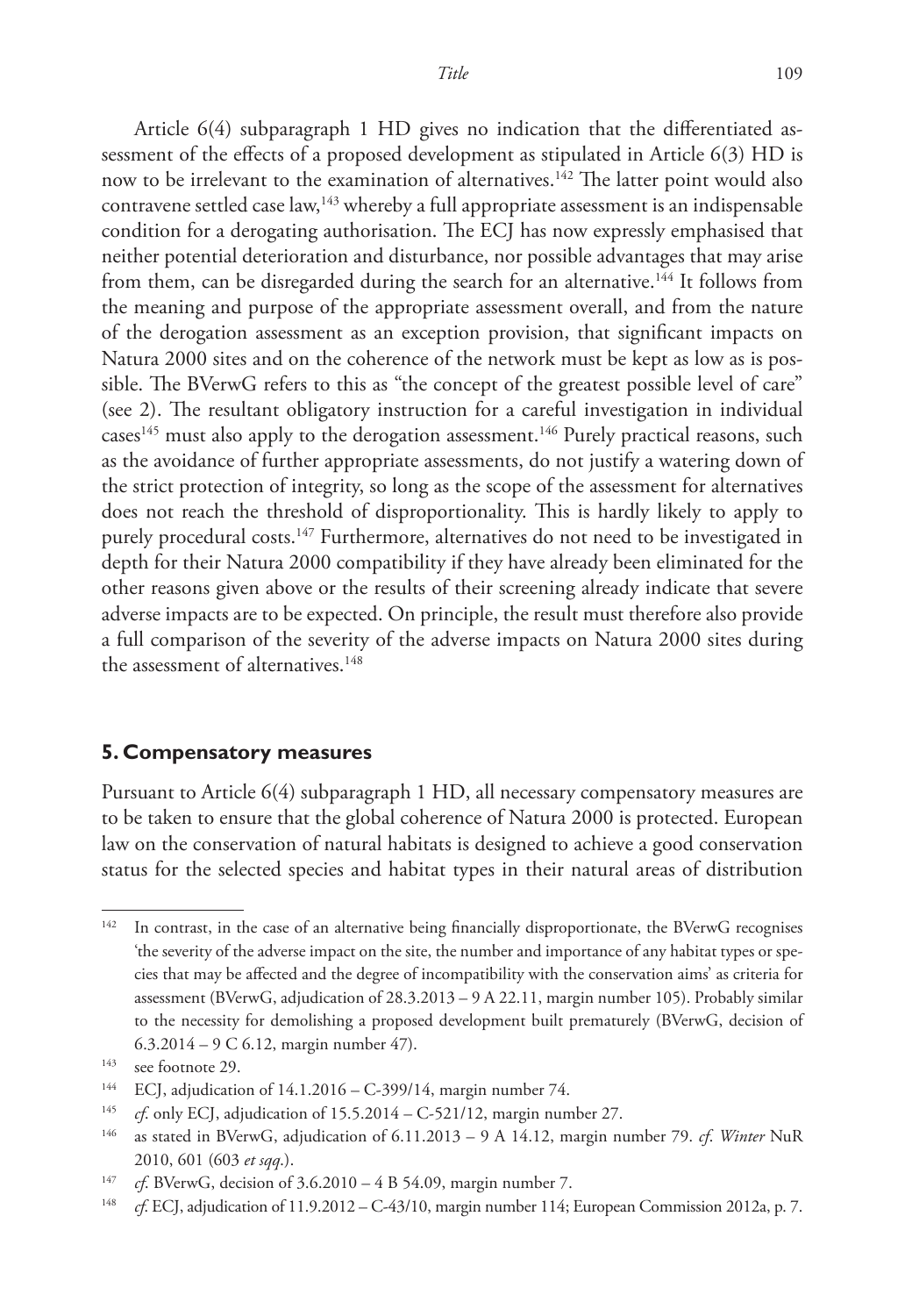across the entire European Union. In this process, the Natura 2000 sites are important keystones for the green infrastructure that is to be expanded in the EU.<sup>149</sup> These sites are designed to represent the species and habitat types that are to be conserved at an adequate level and also to safeguard migration within the European Community.<sup>150</sup> Migration between sites is an essential prerequisite for guaranteeing healthy populations in the long term and allowing shifts in the natural areas of distribution in times of climate change. Taken together, representative status and migration constitute the most important functions of a coherent European ecological network of special protected areas, as demanded by Article 3(1) HD.

In accordance with Article 6(4) subparagraph 1 HD, the safeguarding of this coherence constitutes a condition for authorisation and is not simply a legal consequence.<sup>151</sup> The costs are essentially to be borne by the developer, whereby government subsidies are possible.<sup>152</sup> The specifications for the selection of sites based on Article  $4(1)$  and  $(2)$ HD also serve as the benchmark in such cases.<sup>153</sup> This requires the identification of all adverse impacts associated with the proposed development.154 Compensatory measures can be implemented in the affected Natura 2000 site, in a different Natura 2000 site or outside and can also involve the creating of new habitats, if the measures take place in the same biogeographical region.<sup>155</sup> Strictly in line with the commission guidance documents, the BVerwG demands the following with reference to content:<sup>156</sup>

*The organisation of the compensatory measures to ensure the coherence shall be functionally tailored to dealing with the specific adverse impact that triggered the requirement for such measures. This process shall document the affected habitats and species in comparable dimensions, refer to the same biogeographical region in the same Member State and plan functions that are comparable to those based on which the original site was selected (…). Measures include the restoration or improvement of the remaining habitat or the new creation of habitat that is to be incorporated into the Natura 2000 network (…). Compensatory measures to safeguard coherence do not necessarily have to be implemented in the* 

- <sup>152</sup> European Commission 2012a, p. 23.
- <sup>153</sup> European Commission 2012a, p. 13 *et seq*.
- <sup>154</sup> ECJ, adjudication of 11.9.2012 C-43/10, margin number 144, 130 *et seq.*; adjudication of 24.11.2011 – C-404/09, margin number 109; BVerwG, adjudication of 23.4.2014 – 9 A 25.12, margin number 88.
- <sup>155</sup> *cf*. ECJ, adjudication of 15.5.2014 C-521/12, margin number 38; European Commission 2012a, p. 14; BVerwG, adjudication of 9.2.2017 – 7 A 2.15, margin number 418–422, adjudication of 12.3.2008 – 9 A 3.06, margin number 199; adjudication of 6.11.2012 – 9 A 17.11, margin number 85 *et sqq*.; *Ureta* JEEPL 2007, 84 (89, 96); to the Swedish practise see *Persson/Larsson/Villarroya* Nature Conservation 2015, 113 *et sqq*.
- <sup>156</sup> European Commission 2000, p. 49 *et sqq*.; European Commission 2012a, p. 11 *et sqq*.

<sup>149</sup> European Commission 2013a, p. 10.

<sup>150</sup> *Kettunen et al.* 2007, p. 38 *et sqq*.

<sup>151</sup> *cf*. ECJ, adjudication of 11.9.2012 – C-43/10, margin number 114, 119, 130-133, 128; adjudication of 15.5.2014 – C-521/12 – Briels, margin number 34; adjudication of 26.10.2006 – C-239/04, margin number 34 f.; BVerwG, adjudication of  $9.2.2017 - 7$  A 2.15, margin number 418; adjudication of 17.1.2007 – 9 A 20.05, margin number 148 and headnote 22.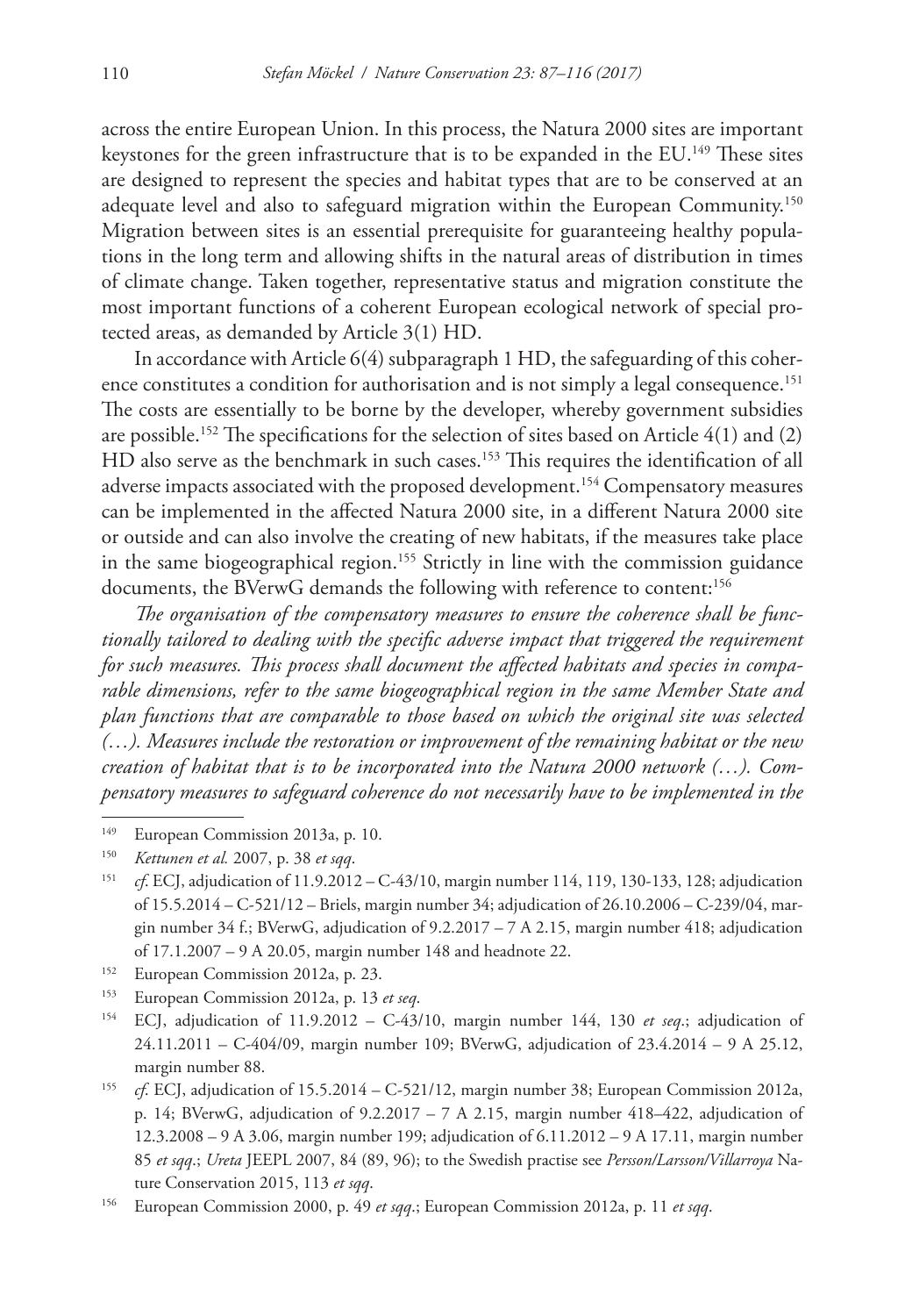*immediate vicinity of the adverse impact; rather more, the replacement of the loss that the site will suffer in relation to its function for the biogeographical distribution of the affected habitats and species is sufficient (…).157*

From a temporal perspective and different to mitigation measures in the appropriate assessment, the implementation of compensatory measures is generally sufficient if left until the proposed development is realised - even if the functional losses are only compensated for in the long term - so long as this does not result in the threat of irreversible damage.158 However, depending on the type of adverse impact and the compensatory measures that are planned, it may also be advisable to introduce or render effective the required measures based on function prior to the start of the project.<sup>159</sup>

The assessment of whether or not a measure is suitable must be based exclusively on specialist conservation standards, whereby, in this case – unlike for mitigation measures– a high probability of effectiveness based on the current state of scientific knowledge<sup>160</sup> is sufficient.<sup>161</sup> The authority undertaking the examination grants the BVerwG scope for judgement in the selection of measures.<sup>162</sup>

However, compensatory measures cannot in principle already be required by other statutory obligations without the proposed development, due to in this case there will be no supplementary compensation of the adverse impacts caused by the project or plan.163 Compensation measures must replace these impacts and, rather more, provide added value in comparison to existing European Member State obligations. In Germany, national compensatory obligations pursuant to  $\$  15(2), 30(3) of the Federal Nature Conservation Act (BNatSchG) that are related to proposed developments can thus also be compensatory measures.<sup>164</sup> However, in accordance with Article  $6(1)$  HD, legally required conservation measures are excluded.165 The distinction between conservation measures and compensatory measures for coherence is, however, difficult in practise as conservation measures in the sense of Article 6(1) HD not only includes

<sup>157</sup> BVerwG, adjudication of 6.11.2013 – 9 A 14.12, margin number 93. Settled case law, e.g. BVerwG, adjudication of  $9.2.2017 - 7$  A 2.15, margin number 418–420, adjudication of  $6.11.2012 - 9$  A 17.11, margin number 82; adjudication of 12.3.2008 – 9 A 3.06, margin number 199 *et seq*.

<sup>&</sup>lt;sup>158</sup> BVerwG, adjudication of 9.2.2017 – 7 A 2.15, margin number 419; adjudication of 6.11.2013 – 9 A 14.12, margin number 93; adjudication of 12.3.2008 – 9 A 3.06, margin number 200.

<sup>&</sup>lt;sup>159</sup> BVerwG, adjudication of  $9.2.2017 - 7$  A 2.15, margin number 419; decision of  $14.4.2011 - 4$ B 77.09, margin number 29. This demanding *Therivel* Environmental Impact Assessment Review 2009, 261 (Fig. 2 at p. 263).

<sup>160</sup> *cf.* to the practical challenges *McGillivray* 2015, p. 101 (106 *et sqq.*).

<sup>&</sup>lt;sup>161</sup> BVerwG, adjudication of  $9.2.2017 - 7$  A 2.15, margin number 420; adjudication of 6.11.2013 – 9 A 14.12, margin number 94; adjudication of 12.3.2008 – 9 A 3.06, margin number 201.

<sup>&</sup>lt;sup>162</sup> BVerwG, adjudication of 9.2.2017 – 7 A 2.15, margin number 421; adjudication of 6.11.2013 – 9 A 14.12, margin number 94; adjudication of 12.3.2008 – 9 A 3.06, margin number 202.

<sup>&</sup>lt;sup>163</sup> BVerwG, adjudication of  $6.11.2012 - 9$  A 17.11, margin number 88.

<sup>&</sup>lt;sup>164</sup> cf. Milieu, IEEP and ICF 2016, p. 106.

<sup>165</sup> European Commission 2012a, p. 11 *et seq*.; BVerwG, adjudication of 9.2.2017 – 7 A 2.15, margin number 422; adjudication of 8.1.2014 – 9 A 4.13, margin number 74; adjudication of 6.11.2012 – 9 A 17.11, margin number 82.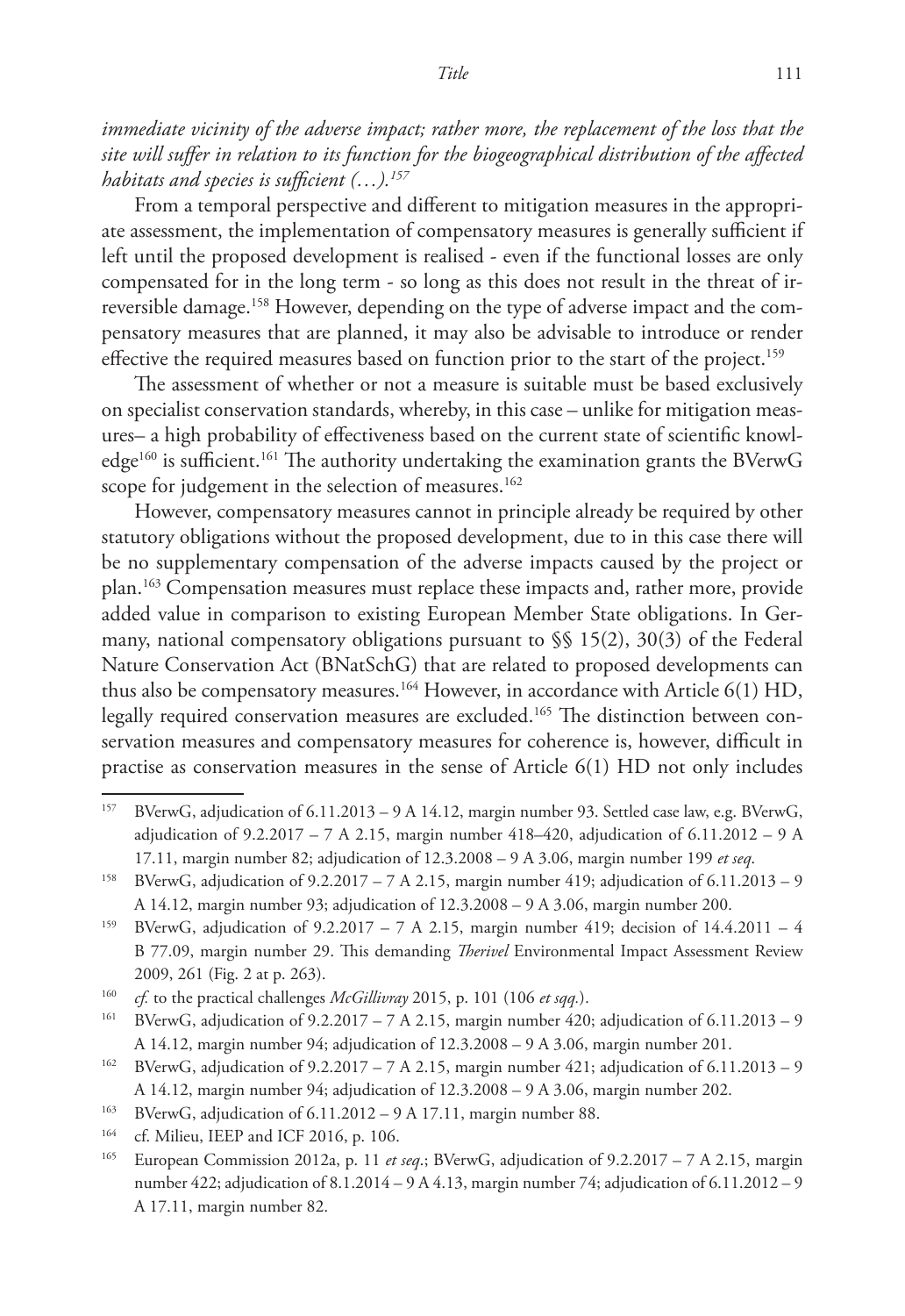maintenance measures but, due to Articles 1(lit. l), 2(2), 3(1) and 10 HD, also restoration measures and measures to improve the connectivity and coherence of the network.166 Furthermore, based on Article 10 HD, Member States are generally required to promote the coherence of the Natura 2000 network which includes, in particular, the conservation and restoration of landscape elements that contribute towards creating the network. If we thus take a broad approach to our understanding of compulsory conservation measures, then hardly any scope remains for suitable qualitative and quantitative compensatory measures. The value-added principle must therefore not be taken to be absolute and without exception, to ensure that the developer is not obviated of its duty to compensate the impacts of the proposed development. Within the meaning of making a clear and thus practicable distinction, only those conservation measures should be excluded that are clearly intended as necessary in declarations on protected sites and the associated management plans.<sup>167</sup> In cases of doubt, a compensation measure for coherence is permissible as it does not constitute an intervention, but always improves the condition of the Natura 2000 network.<sup>168</sup> According to the BVerwG<sup>169</sup> the authority should have a margin of discretion about the allocation.

The following individual compensatory measures are among those that are recognised by the BVerw $G:^{170}$  the new designation of a Site of Community Importance;<sup>171</sup> expansion of existing sites $172$  or the new creation or development of affected habitat types and habitat areas for species in other areas, e.g. through reducing the intensity of land use, alteration or transformation of land and forestry areas within or outside and adjacent to the site.<sup>173</sup>

## **6. Conclusion**

In line with Article 2(3) HD and the Principle of Proportionality mentioned in Article 5(4) TEU, the derogation procedure in Article 6(4) HD helps to align economic and social interests with conservation interests. To enable developments judged to be of

<sup>169</sup> e.g. BVerwG, adjudication of  $9.2.2017 - 7$  A 2.15, margin number 421.

- <sup>172</sup> BVerwG, adjudication of 28.3.2013 9 A 22.11, margin number 112; adjudication of 23.4.2014 9 A 25.12, margin number 88.
- <sup>173</sup> BVerwG, adjudication of 6.11.2012 9 A 17.11, margin number 85 *et sqq*.; adjudication of 23.4.2014 – 9 A 25.12, margin number 88; adjudication of 6.11.2013 – 9 A 14.12, margin number 103 *et seq*.

<sup>166</sup> *cf*. ECJ, adjudication of 15.5.2014 – C-521/12 – Briels, margin number 28-33; BVerwG, adjudication of 9.2.2017 – 7 A 2.15, margin number 422 *et sqq.*; *Trouwborst* 2016, p. 219 (242 *et sqq*.).

<sup>167</sup> *cf*. BVerwG, adjudication of 9.2.2017 – 7 A 2.15, margin number 423; *Dolde/Lange* VBlBW 2015, 1 (4 *et seq*.).

<sup>&</sup>lt;sup>168</sup> i.e., a coherence measure is better than a conservation measure that, while it has been planned, is never realised due to a lack of, e.g., financial resources.

<sup>170</sup> *cf*. European Commission 2012a, p. 11 *et sqq*.

<sup>&</sup>lt;sup>171</sup> BVerwG adjudication of  $6.11.2013 - 9$  A 14.12, margin number 101; decision of  $14.4.2011 - 4$  B 77.09, margin number 29 *et seq*.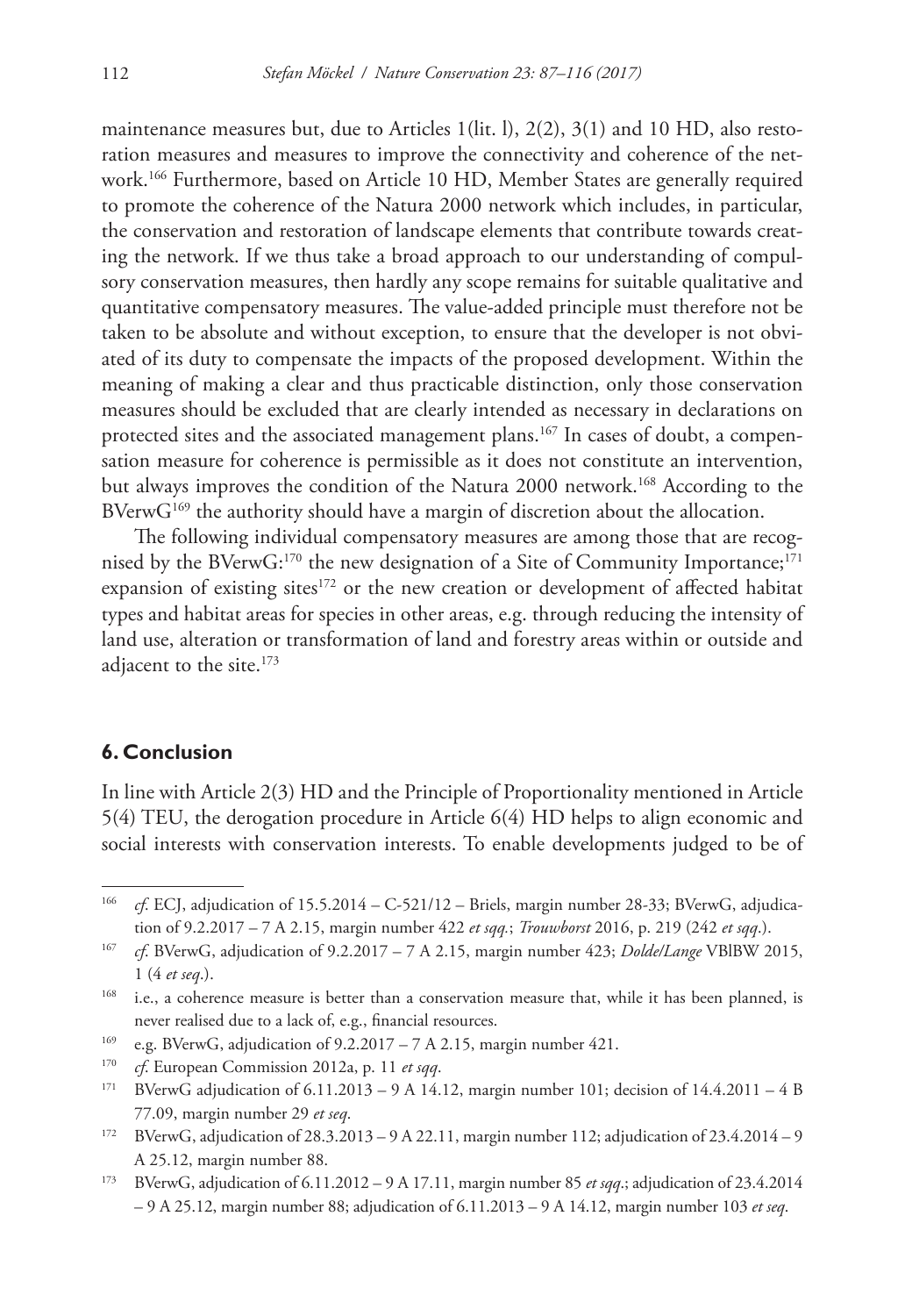imperative reasons of overriding public interests and without an alternative solution, Article 6(4) HD allows projects and plans, even if the assessment under Article 6(3) HD comes to the conclusion, that adverse effects on the integrity of a Natura 2000 site cannot excluded without reasonable scientific doubts. In these cases, the conservation interest is restricted to ensure the overall coherence of Natura 2000. Thus, on the one hand, compensatory measures become of high practical importance in Article 6(4) HD and must be sufficiently secured. On the other hand, the application and interpretations of Article 6(4) HD must not be stretched, but must be narrow, in order to achieve the overarching goals of the Habitats Directive, pronounced in Article 2, in ensuring the integrity of each Natura 2000 site and maintaining or restoring favourable conservation status of natural habitats and species of wild fauna and flora of Community interest within the biogeographic regions. The derogation procedure should not become the norm for projects and plans containing risks of significant effects on the integrity of sites. The general rule in Articles 6(3) HD is that such projects and plans are not allowed.

The intensive legal discussion and the comprehensive case law in Germany with regard to Article 6(4) HD are meaningful as the ECJ has as yet had little opportunity to enter into the individual requirements for a derogating authorisation. In particular, the BVerwG decisions in relation to this, which are well disposed towards proposed developments, have weakened the Natura 2000 appropriate assessment. The outcome of this is that derogating authorisations have become standard in Germany for governmental infrastructural development that is actually incompatible with conservation objectives. In spite of the more or less secured compensatory measures to ensure the overall coherence of Natura 2000, the resultant economic and social advantages contrast with the substantial disadvantages for the conservation aims in the affected Natura 2000 sites. Overall, all the smaller and greater derogations endanger the goals of the Habitats Directive. This raises significant doubts about the conformity of the German interpretation to the Directive. It remains incomprehensible why the European Commission does not include these conformity doubts in their actual infringement procedure against Germany from 2014, initiated due to insufficient designation of Natura 2000-sites.<sup>174</sup> However, this is in line with its own broad permission practices, as specified in its opinions based on Article 6(4) subparagraph 2 HD. Stricter ECJ decisions, as already given in Article 6(3) HD, could result in correction of the German decisions, as an ever greater number of German court proceedings also come before the ECJ.175 Other Member States should therefore not adopt the German interpretation without hesitation.

Due to the precautionary principle and importance of Natura 2000 sites, the common heritage Article 6(4) HD should be applied restrictively as an exemption and

<sup>&</sup>lt;sup>174</sup> *cf.* Reminder of the European Commission from 27.2.2015, no. 2014/2262.

for reasons including because the BVerwG and the Higher Administrative Courts of the Länder are increasingly submitting questions to the ECJ (*cf*. most recently, e.g. in the case of ECJ, adjudication of 14.1.2016 – C-399/14).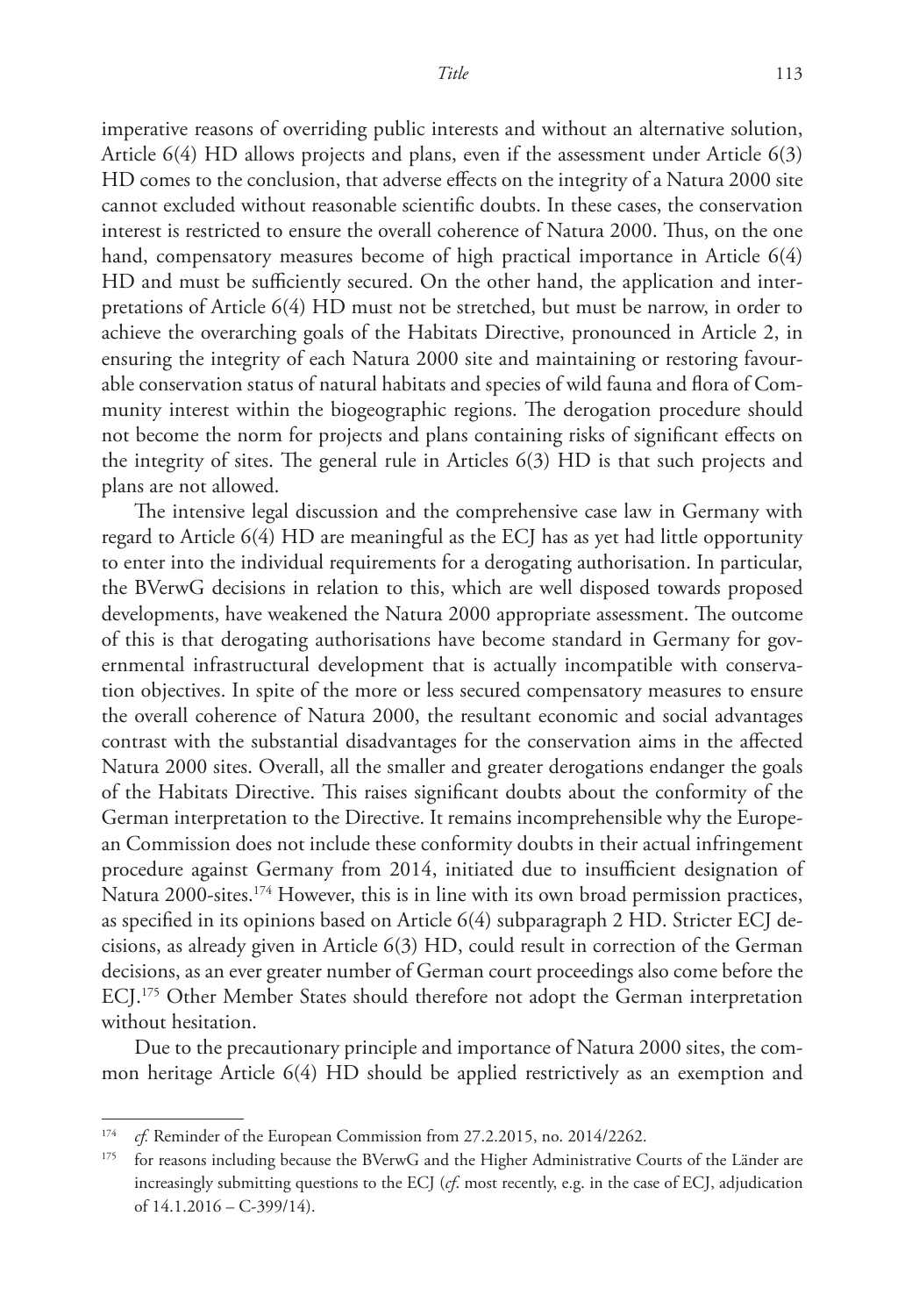must not become the standard. In this sense, the conditions for a derogation must be interpreted strongly, such that:

1. Imperative reasons of overriding public interest, which require the proposed development, must be essential to fulfilling weighty interests for the common good and actually necessary and they project or plan must be suitable to achieving the public aims without any reasonable doubt.

2. There are no reasonable alternatives, including system alternatives, alternative sites and the zero-option, by which the overriding public interest in the project or plan (e.g. regional development, employment, transportation of persons or goods from A to B) could also be reached without greater sacrifices for Natura 2000.

3. Adequate compensatory measures with a high probability of effectiveness are being taken and monitored for their effectiveness – both primarily at the cost of the developer – to preserve the overall coherence of Natura 2000, whereby the differentiation to conservation measures should not be so strict that no possibilities for compensatory measures remain.

## **Acknowledgement**

The author thanks the reviewers for their very helpful comments and suggestions and Textworks Translations for the translation of the manuscript and the cited sections of decisions of the BVerwG.

### **References**

- Bastmeijer K (2016) Ecological restoration in international biodiversity law: a promising strategy to address our failure to prevent? In: Michael Bowman, Peter Davies, Edward Goodwin (Ed.) Research Handbook on Biodiversity and Law. Edward Elgar, Cheltenham: 387–413. <https://doi.org/10.4337/9781781004791.00024>
- Blicharska M, Orlikowska EH, Roberge J-M, Grodzinska-Jurczak M (2016) Contribution of social science to large scale biodiversity conservation: A review of research about the Natura 2000 network. Biological Conservation 199: 110–122. [https://doi.org/10.1016/j.](https://doi.org/10.1016/j.biocon.2016.05.007) [biocon.2016.05.007](https://doi.org/10.1016/j.biocon.2016.05.007)
- Clutten R, Tafur I (2012) Are imperative reasons imperiling the Habitats Directive? An assessment of Article 6(4) and the IROPI exception. In G. Jones (Ed.) The Habitats Directive - a Developer's Obstacle Course? Hart Publishing, Oxford: 167–182.
- Dolde K-P, Lange M (2015) Sicherstellung der Kohärenz von Natura 2000 durch Maßnahmen aus Managementplänen. Verwaltungsblätter für Baden-Württemberg: 1–7.
- EEA European Environment Agency (2015) State of nature in the EU: Results from reporting under the nature directives 2007–2012. EEA Technical report Band No 2/2015: 178 p.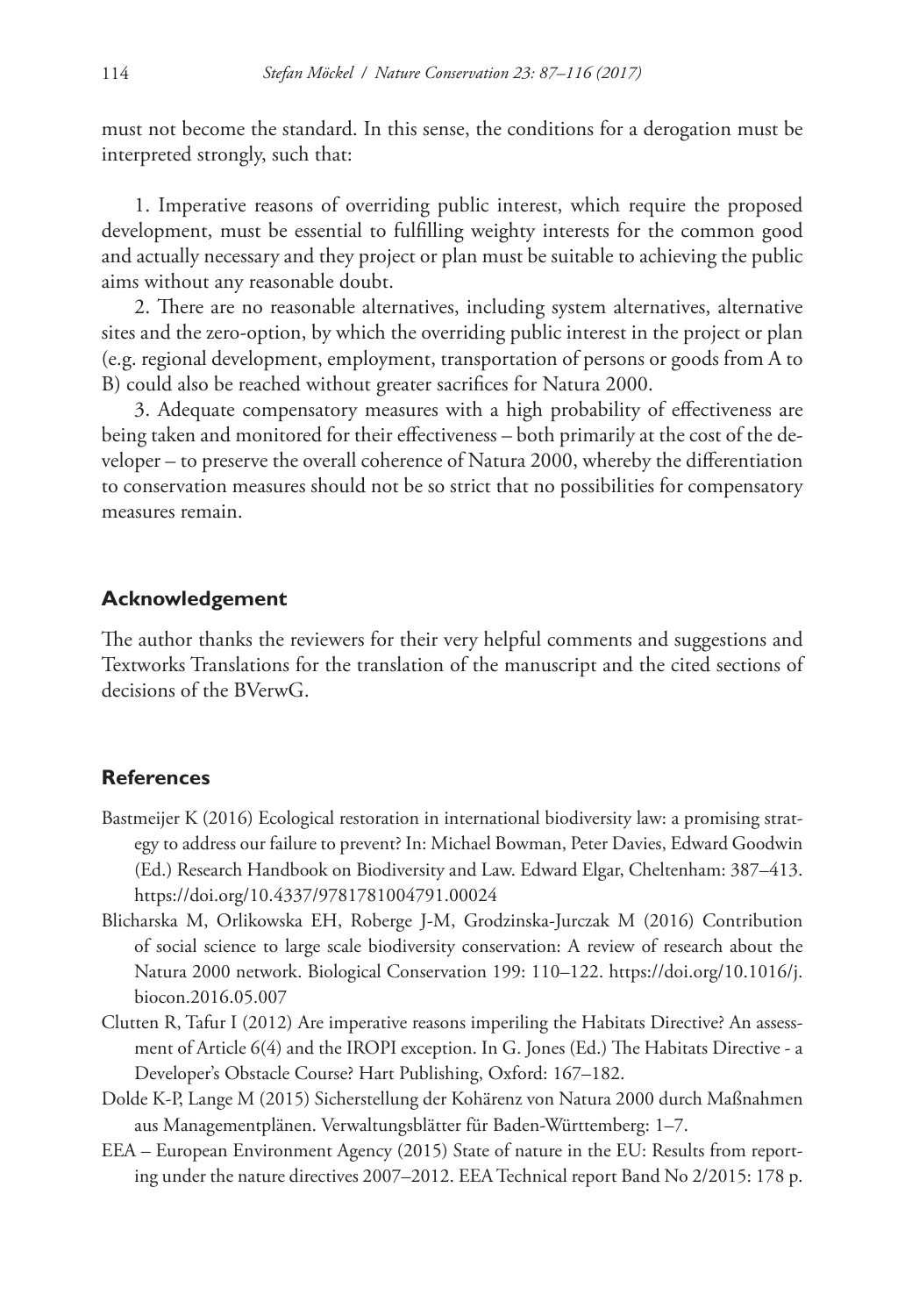- European Commission (2000) Managing Natura 2000 Sites The provisions of Article 6 of the 'Habitats' Directive 92/43/EEC. 73 p.
- European Commission (2001) Assessment of plans and projects significantly affecting Natura 2000 sites: Methodological guidance on the provisions of Article 6(3) and (4) of the Habitats Directive 92/43/EEC. 81 p.
- European Commission (2012a) Guidance document on Article 6(4) of the 'Habitats Directive' 92/43/EEC. 30 p.
- European Commission (2012b) Implementation of Article 6(4), first subparagraph, of Council Directive 92/43/EEC (Habitat Directive) period 2007–2011 - summary report. 15 p.
- European Commission (2013a) Building a Green Infrastructure for Europe. 24 p.
- European Commission (2013b) The Economic Benefits of the Environment Natura 2000 Network – Final Synthesis Report to the European Commission. 76 p.
- European Commission (2015a) The mid-term review of the EU Biodiversity Strategy to 2020. COM(2015) 478 final: 19 p.
- European Commission (2015b) The State of Nature in the European Union Report on the status of and trends for habitat types and species covered by the Birds and Habitats Directives for the 2007–2012 period as required under Article 17 of the Habitats Directive and Article 12 of the Birds Directive. COM(2015) 219 final: 19 p.
- European Commission (2017) Nature and Biodiversity Newsletter NATURA 2000. Band 41: 16 pp.
- Jackson ALR (2014) Bund Naturschutz in Bayern Revisited: The Required Standard of Protection under the EU's Habitats Directive Prior to a Site's Adoption as a Site of Community Importance. Journal of Environmental Law 26: 495–506. [https://doi.org/10.1093/jel/](https://doi.org/10.1093/jel/equ029) [equ029](https://doi.org/10.1093/jel/equ029)
- Kettunen M, Terry A, Tucker G, Jones A (2007) Guidance on the maintenance of landscape connectivity features of major importance for wild flora and fauna - Guidance on the implementation of Article 3 of the Birds Directive (79/409/EEC) and Article 10 of the Habitats Directive (92/43/EEC). Institute for European Environmental Policy (IEEP), Brussels, 166 pp. [http://ec.europa.eu/environment/nature/ecosystems/docs/adaptation\\_](http://ec.europa.eu/environment/nature/ecosystems/docs/adaptation_fragmentation_guidelines.pdf) [fragmentation\\_guidelines.pdf](http://ec.europa.eu/environment/nature/ecosystems/docs/adaptation_fragmentation_guidelines.pdf)
- Krämer L (2009) The European Commission's Opinions underArticle 6(4) of the Habitats Directive. Journal of Environmental Law 21: 59–85. <https://doi.org/10.1093/jel/eqn028>
- Landmann Rv, Rohmer G (2016) Umweltrecht Umweltrecht: KrW-/AbfG, BBod-SchG, BNatSchG, PRTR-Gesetz. loose-leaf. ed., C.H. Beck, Munich: 81. supplement consignment.
- Lorz A, Konrad C, Mühlbauer H, Müller-Walter MH, Stöckel H (2013) Naturschutzrecht Naturschutzrecht mit Artenschutz und Europarecht/Internationales Recht. 3. ed., C.H. Beck, Munich: 951 p.
- Lütkes S, Ewer W (2011) BNatSchG Bundesnaturschutzgesetz Kommentar. C.H. Beck, Munich: 651 p.
- McGillivray D (2012) Compensating Biodiversity Loss: The EU Commission's Approach to Compensation under Article 6 of the Habitats Directive. Journal of Environmental Law 24: 417–450.<https://doi.org/10.1093/jel/eqs007>